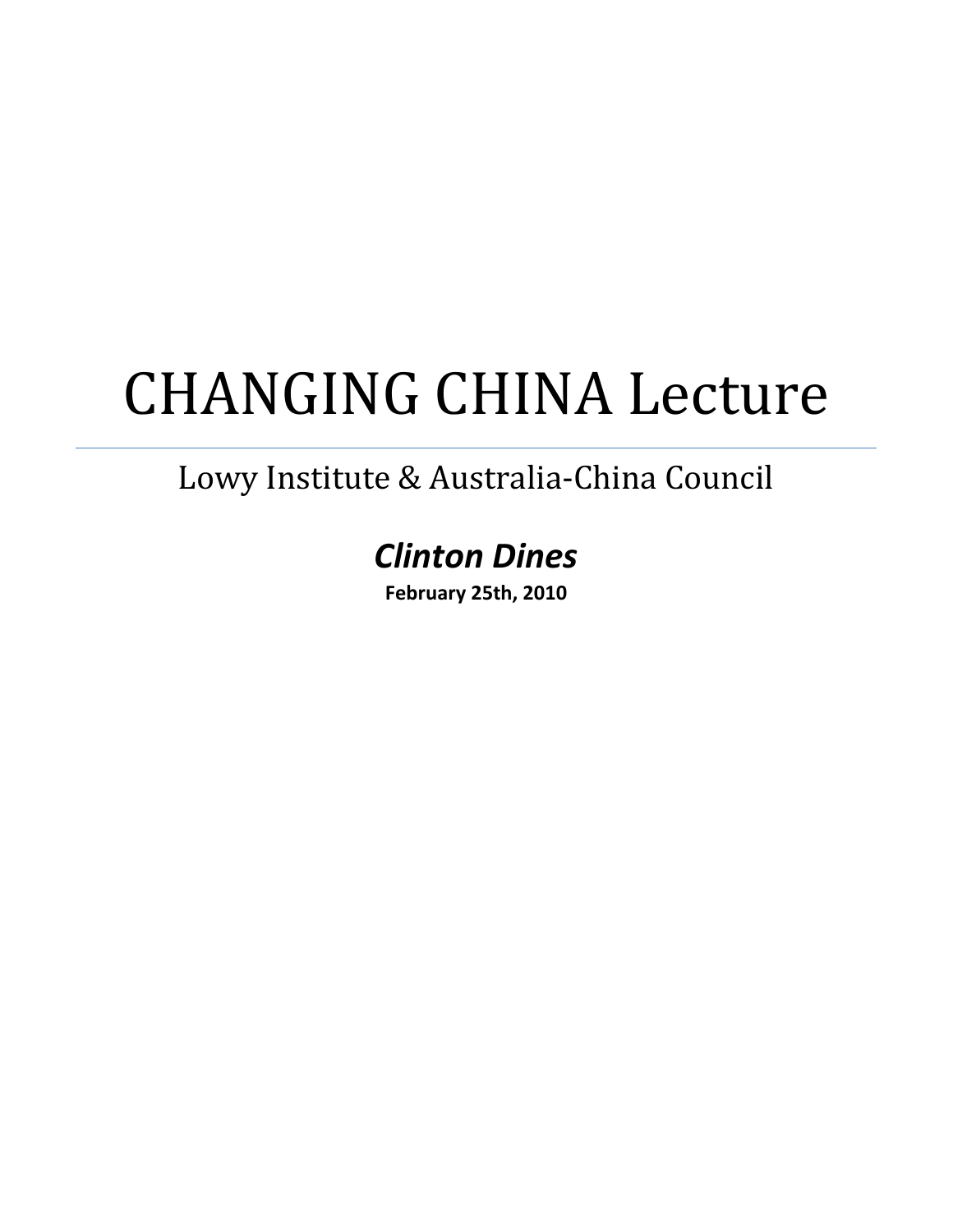Ladies and Gentlemen……Michael, Malcolm, Lowy Fellows, ACC representatives, distinguished guests:

Thank you for having me here and for honouring me with the invitation to deliver this inaugural Changing China lecture. ....the story behind me being here goes back over 2 years (originally suggested by Graham Fletcher) and I am flattered that ACC and Lowy were willing to wait so long for me to be able to do this. I hope you don't come regret it after you've heard what I have to say!

There is an aphorism about economists which I think equally applies to so-called China experts…..and that is that for every China expert there is an equal and opposite China expert! Personally I often refer to the old Sufi parable about the 3 blind men who are asked to describe an elephant………..(the Chinese of course claim the parable as their own, *xia zi mo xiang*)……this is useful good analogy as China is truly elephantine in extent and complexity and presence….and we all of us have a propensity to grab the piece of the elephant nearest to us and then try to extrapolate from that. Against this background you may have to forgive me the odd generalization this evening.

……and may I wish you all a Happy Year of the Tiger. In the Chinese zodiac Tigers are regarded as very brave, highly competitive and rather unpredictable……a bit ominous perhaps but as with all astrology, much depends on how you choose to interpret the signs. And this is perhaps one of the key themes that I want to talk about this evening – how we interpret the signs. My primary theme of course is *Changing China* and I am going to beg your indulgence as I take a good piece of my time to reflect upon 30 years of change – I strongly believe that China's present status can be better put in context by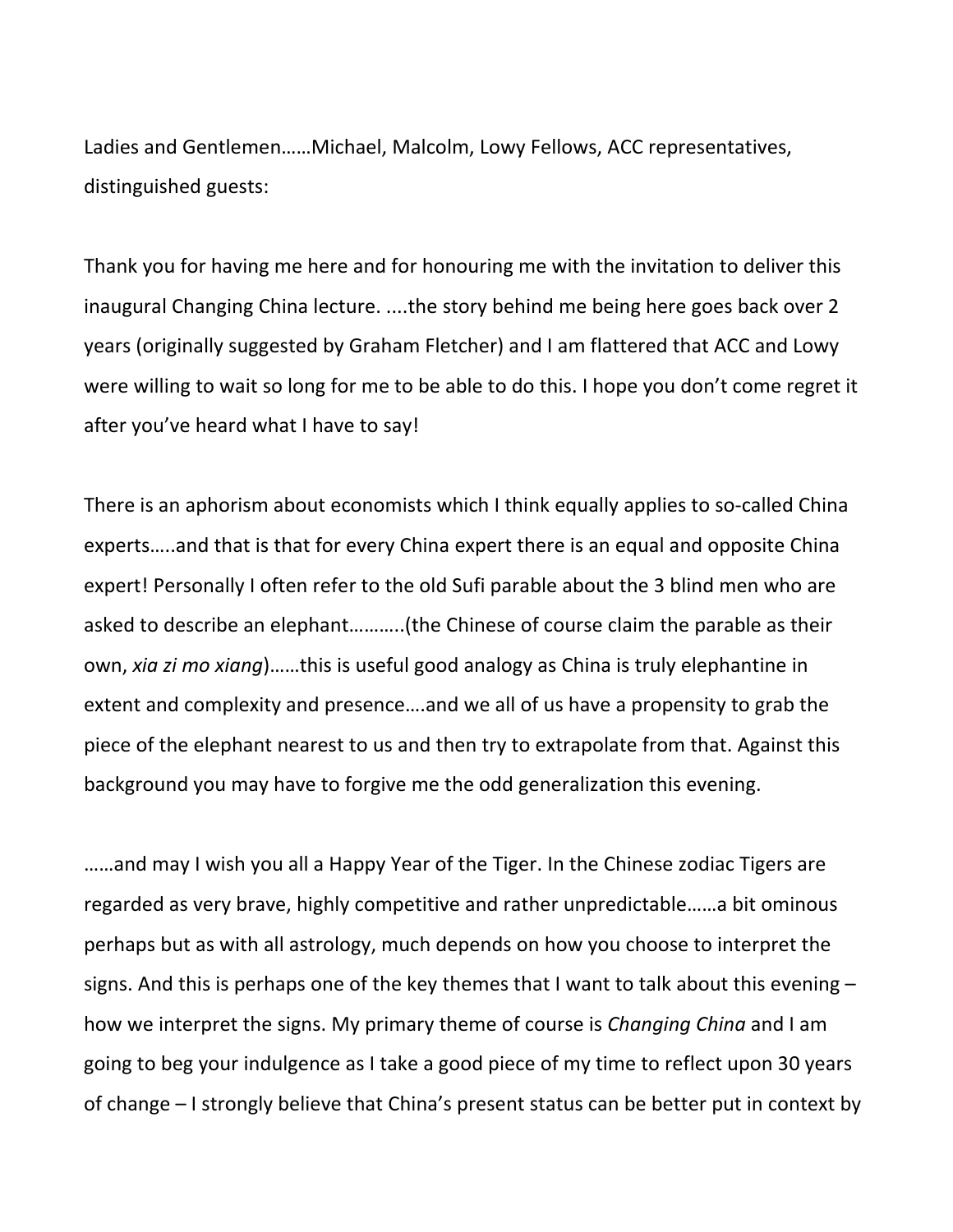clearly understanding where she has come from ‐ perhaps a neglected aspect of much current discourse. I will also look at the recurring question of the sustainability of China's developmental model, discuss the way we in the western world observe China, and talk a little about Australia's unusual situation in relation to China.

‐‐‐

As you can imagine, for someone who has lived 31 years in China – virtually all of my adult life – the topic, Changing China, is interesting to me. I have been lucky in being a not terribly well‐qualified, but very interested and privileged spectator of one of the great transformations in human history and one of the most significant eras of China's long and spectacular history. And I happened to land there just as this era began, an era in which China started along the path to resume what the Chinese think of as their rightful place in the world.

But I want to emphasize that I do not come to you this evening as a polished academic researcher and I am not particularly given to spending time in discussion of the major theoretical or hypothetical aspects of the way in which change in China is observed. I am a lay observer. My reference points and comments are derived from my personal experience of China over 3 decades and I offer them to you in that context, and to some extent with that as a caveat.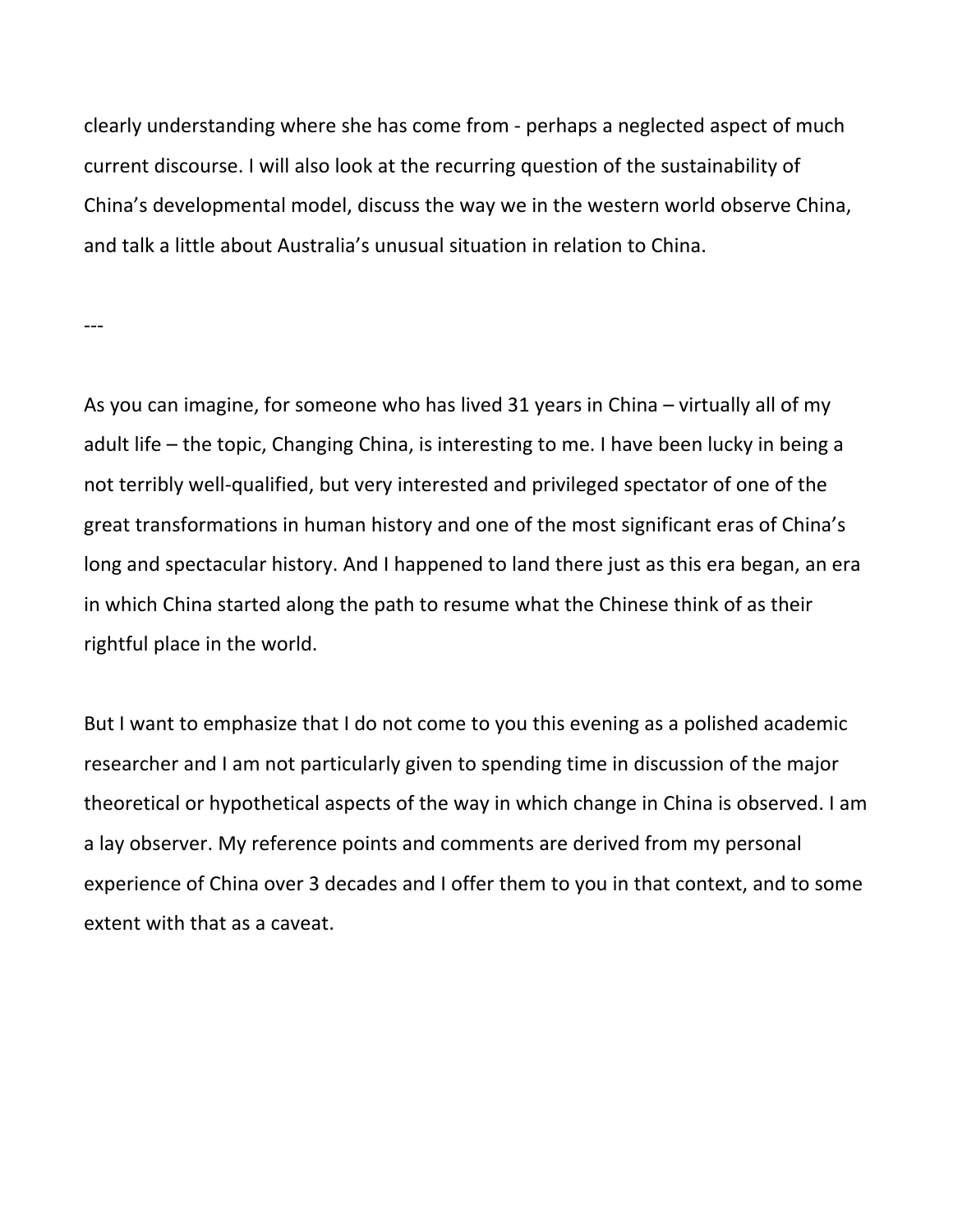So on that basis I will offer a bit of a narrative, a few observations, and to then, by way of hopefully making a contribution to what is a fairly important discussion for Australia (and the rest of the world), make a few assertions based on having watched China from fairly close up over a long period of time.

So how did this situation develop, how did we get to where we are now and how did China achieve what is by any standards a staggering transformation?……from the surly, impoverished Orwellian isolation of the 1970s, to the fast‐growing, dynamic, neon‐lit, tech-savvy, increasingly affluent, 2<sup>nd</sup> largest economy in the world........from backwater basket case to leading light in a generation, and on an order of magnitude unprecedented in human history, based on an apparent disregard of developmental orthodoxy and with an ongoing momentum that is causing not a little disquiet in its many manifestations in the global economy, in global forums and in its relations with global counterparts.

Sitting here in a cosy think tank with people who are curious about China because of China's critical importance to our trade and to our businesses, and which importance has in the last 18 months escalated well beyond the anticipated because of the GFC and due to the fairly dismal outlook for most of the other major economies in the world, it is very easy to forget that China appears to have arrived on the world's economic stage in something of a rush in the fairly recent past. Not many in the developed world were paying much in the way of rigorous attention to China even 5 years ago. Certainly, there were only a few who were closely attentive of China's presence 10 or 15 years ago. And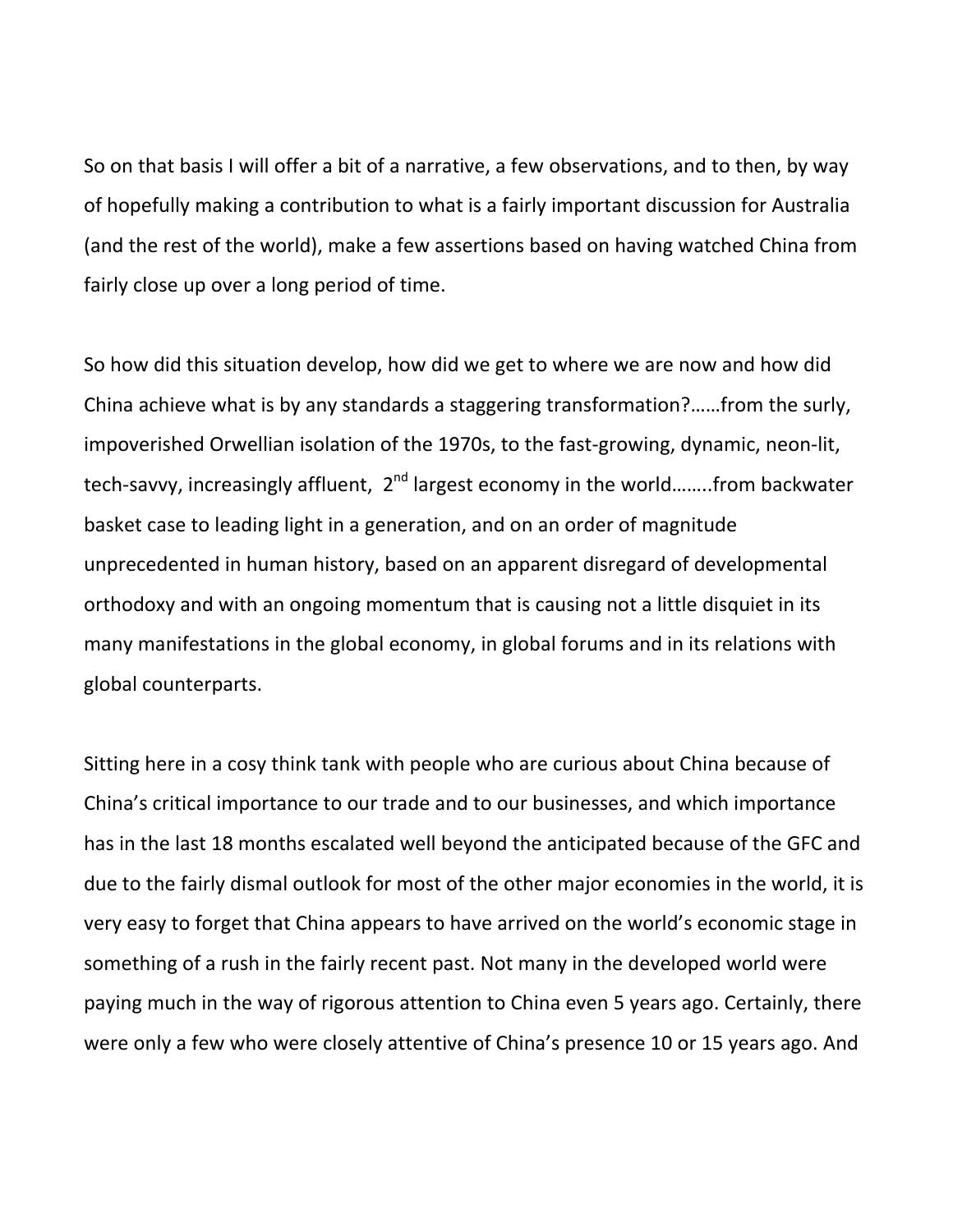only a handful very strange and pathetically misguided people were interested in China back in 1978!

At that time China's economy was about the size of Australia's. Chinese policy‐makers were constrained by lack of experience, ideological orthodoxy and a woefully inefficient centrally‐planned macro‐economic legacy, and were far less educated, worldly and open than the current crop of leaders, and the process of Reform and Opening was new‐born and fragile – but at that point some key decisions were made in pragmatic Chinese fashion which were to underpin and characterize the unique economic, social and national transformation that we have witnessed in the past quarter‐Century.

Much is made of the concept of the "Beijing Consensus" developmental model and this idea is credited with being a kind of guiding principle of China's progress over the last two decades. Personally, I prefer to subscribe to the idea that China has more or less muddled through, on the basis of Deng Xiaoping's wonderful aphorism *guo he mo zhi shi tou* (crossing the stream feeling for the rocks with your feet). This idea best articulates the ideology‐free and pragmatic approach to policy‐making that epitomized Deng's insightful leadership in getting the reform process underway after years of Mao Zedong's ill-conceived tinkering. But beyond pragmatism there are some key precepts which have distinguished Deng's intuitive thinking and separated China's development strategy and outcomes from those which had been pursued (mostly unsuccessfully) by many other nations in the developing world.

One of the keys to creating a basis for developmental momentum was an understanding of what had and had not worked in the developing world until that time. The Chinese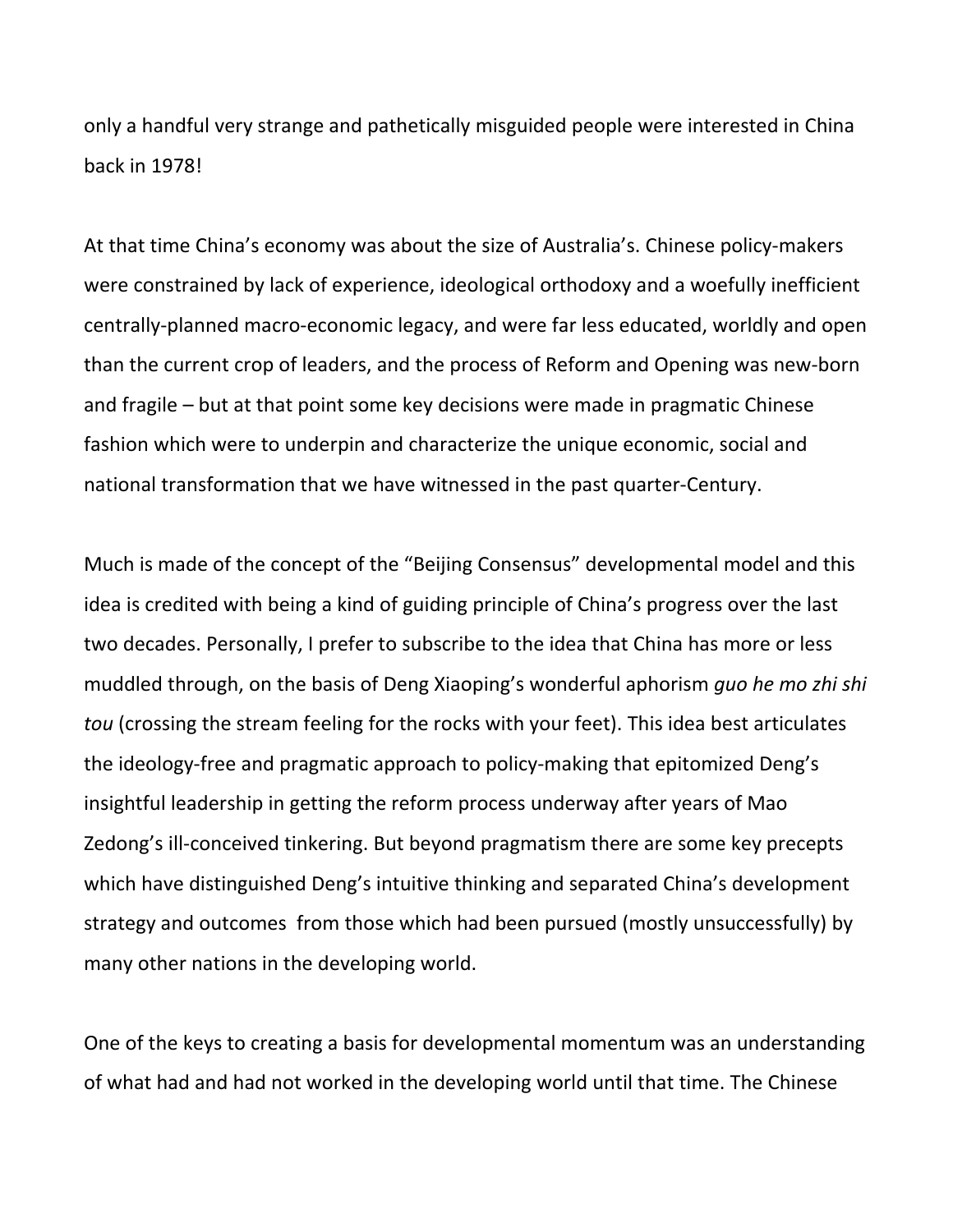perceived that the post‐WW2 Atlantic Alliance‐dominated Bretton Woods institutional model of development had been good for North America, Europe and Japan but had not been good for the 3<sup>rd</sup> World. At that time, South Asia, Africa, the Middle East and South America were all chronically poor and heavily indebted, with no real prospect of meaningful progress. Capital and technology were both controlled by the wealthy western nations and Japan. The global trading system, by virtue of the GATT rules, was heavily loaded in favour of the developed nations. The fact that this might have been due to some degree to the manoeuvring associated with the Cold War was neither here nor there to the Chinese leaders. After nearly 3 decades of economic mismanagement, punctuated by Mao's disruptive political upheavals, China was clearly among the poor countries of the 3<sup>rd</sup> world and was only a geopolitical feature in global affairs, not an economic presence in the least. Deng and his colleagues, prudent Chinese to their bootstraps, first perceived that borrowing money and being in debt was simply not a good thing in terms of national development and they determined to avoid it. They also saw clearly that rapid flows of capital were highly disruptive and that currency fluctuations were fundamentally inimical to the stability that was in their view essential for sustained economic development.

The elegant Chinese solution from these deliberations was to maintain a closed capital account. This was augmented by a policy of limited sovereign borrowing, mainly long‐ term borrowing for poverty-alleviation goals, from the likes of the World Bank. Of course these decisions did put a ceiling on Chinese growth rates in the early part of the Reform and Opening Period in the 1980s, but the Chinese found other growth drivers latent in the inefficiencies of the Chinese economy – and the objective of overall stability was worth the sacrifice in the long run, and arguably still is.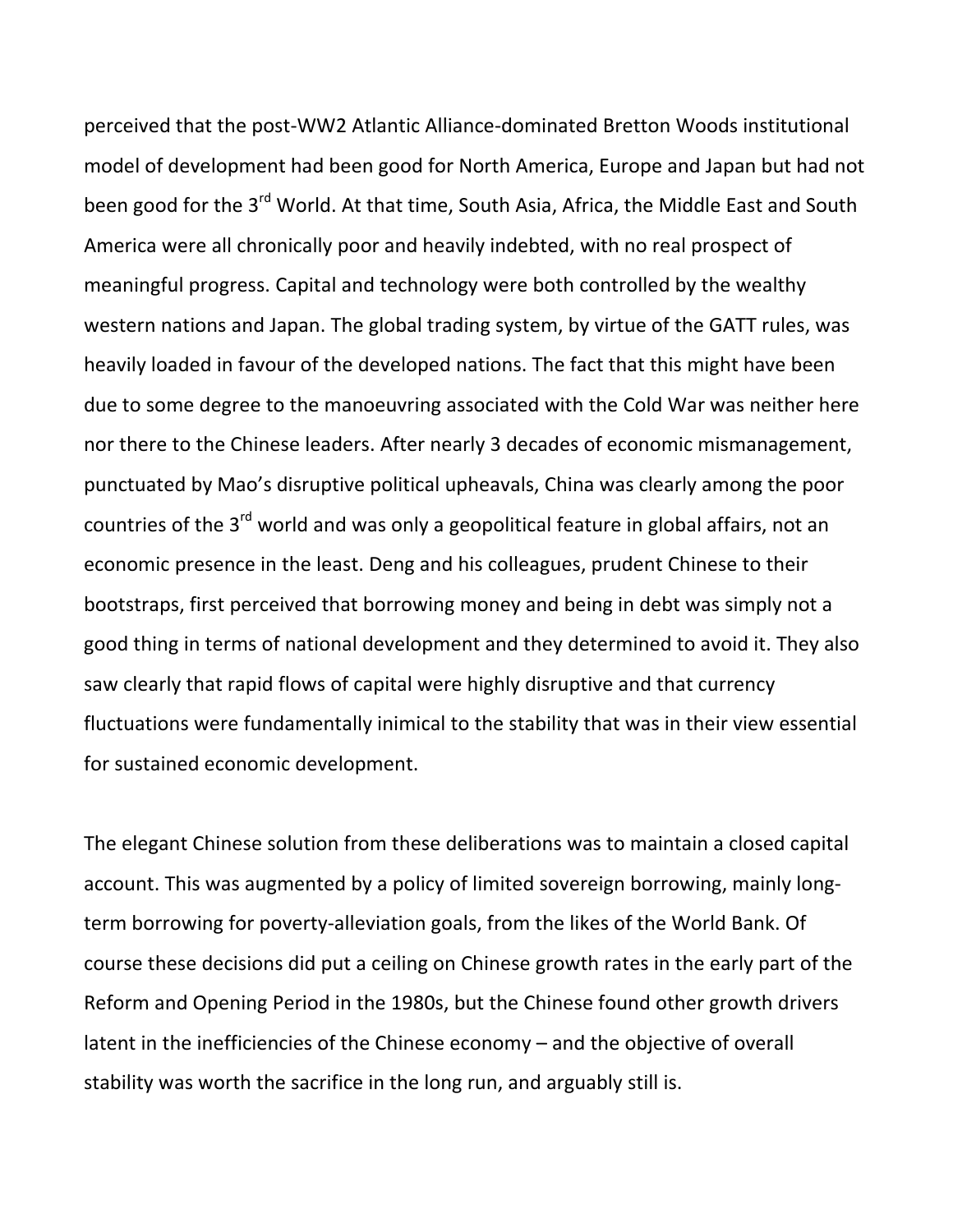The other policy precepts that the Chinese leadership adopted were based on a very frank assessment of what China had to work with as a basis for development. The country was geographically enormous and had the world's largest population, infrastructure was shoddy or non‐existent, there was a limited industrial base with virtually no modern technology, manufactured goods were poor quality, shortages existed for nearly everything, most people lived in the rural areas, there was very little trade with the outside world, very little domestic investment, next to no foreign investment, and agriculture had been reduced to near‐subsistence by the ideology‐ based policies of the Cultural Revolution. The morale of the nation was depressed and capacity for initiative and innovation was systematically repressed. The entrepreneurial spirit had been completely stifled. The education system had been virtually dismantled and the intellectual capacity of the nation was severely degraded. Economically, China was moribund. Millions of people were hungry. And there wasn't any money in the state coffers to stimulate growth or invest much in anything. In other words, the Chinese leaders of the late 1970s and early 1980s had inherited a very grim situation and did not have much to work with.

Deng and his economic advisors, realizing that there were no quick fixes that didn't bring longer term issues, decided to aim policy at the things where they could at least prompt some early reinvigoration in the domestic economy. Most notably they introduced the Contract Responsibility System in the rural areas which effectively decommunalized agriculture and liberated farmers to recover their productivity to more normal pre‐Cultural Revolution levels.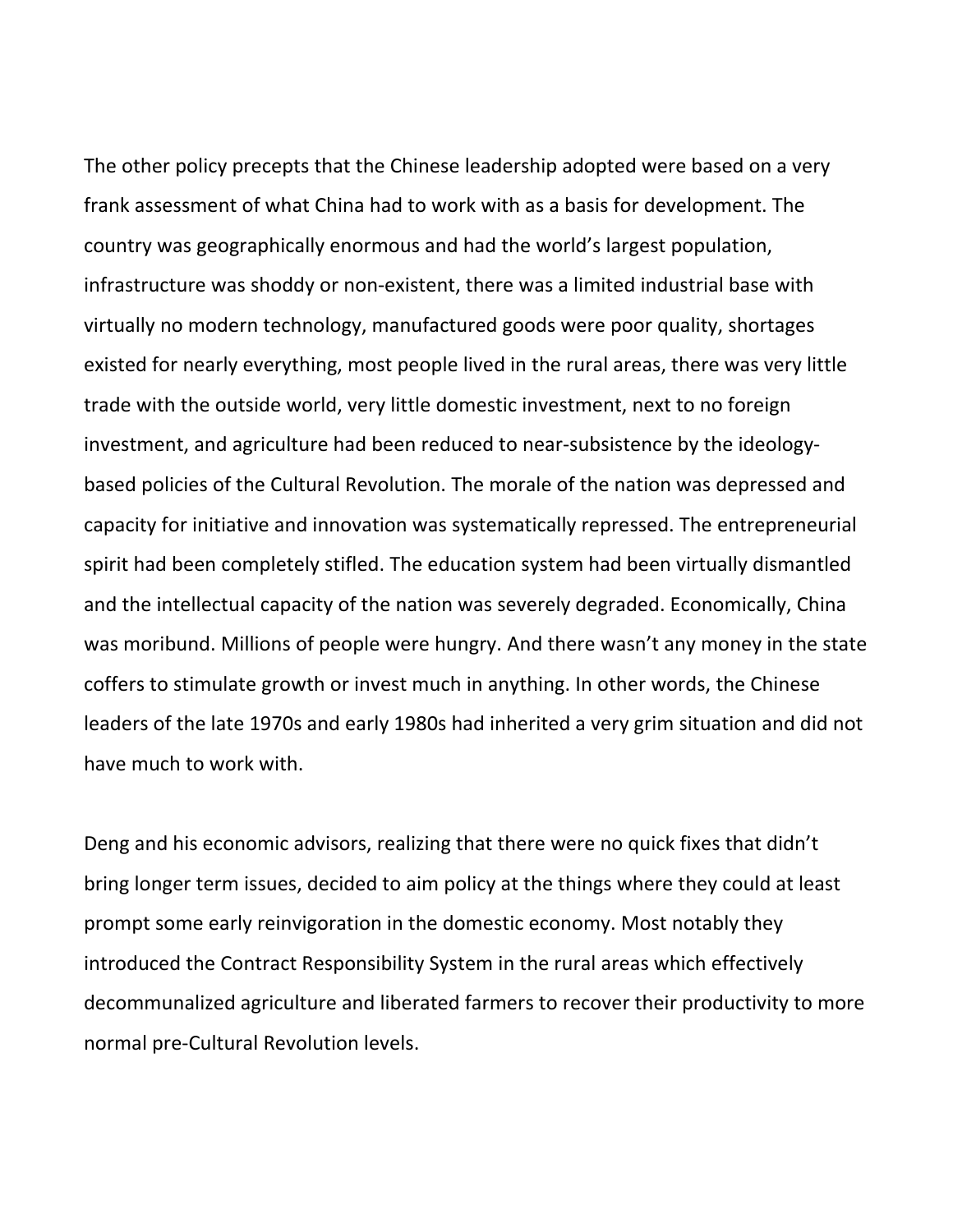They also identified clearly that development and modernization was dependent on the availability of capital and technology. China was desperately short of both so a critical part of the Reform and Opening process was the strategy of re‐engaging with the outside world in order *attract the things that China did not have* (i.e. technology, capital, foreign exchange) *by virtue of leveraging the thing that China did have* – and what China had was potential. China's potential was embodied in her huge population, i.e. large pools of low cost labour and a potentially massive market. In the early 1980s there was in fact an explicit policy discussion about the "Two Shortages" ‐ capital and technology ‐ and people still talk about Deng's 'deal' by which he traded access to China's huge market for access to technology and capital.

And so, with these policies in place, things slowly began to move. Agricultural productivity and rural incomes rose strongly in the 1980s ‐ important because the large rural population was a key constituency for the CCP. Industrial reform proceeded more slowly, foreign investment and trade only grew modestly. In the government there was resistance to change and much debate about the path of reform and the pace. In society there were tensions developing as the side effects of reform created dislocations – food price inflation appeared again (always something that makes people nervous in Zhongnanhai), economic growth, although modest and from a low base, caused China's antiquated infrastructure to creak and stress, bringing more inflationary pressures.

Change is hard to manage anywhere anytime but change on the scale of China, politically tentative and impeded by legacy, is fraught with risk. Tiananmen Square in 1989 was the point at which the stresses of a decade of change and uncertainty, the unpleasant side effects of clumsy early reform policies and the constrictions of limited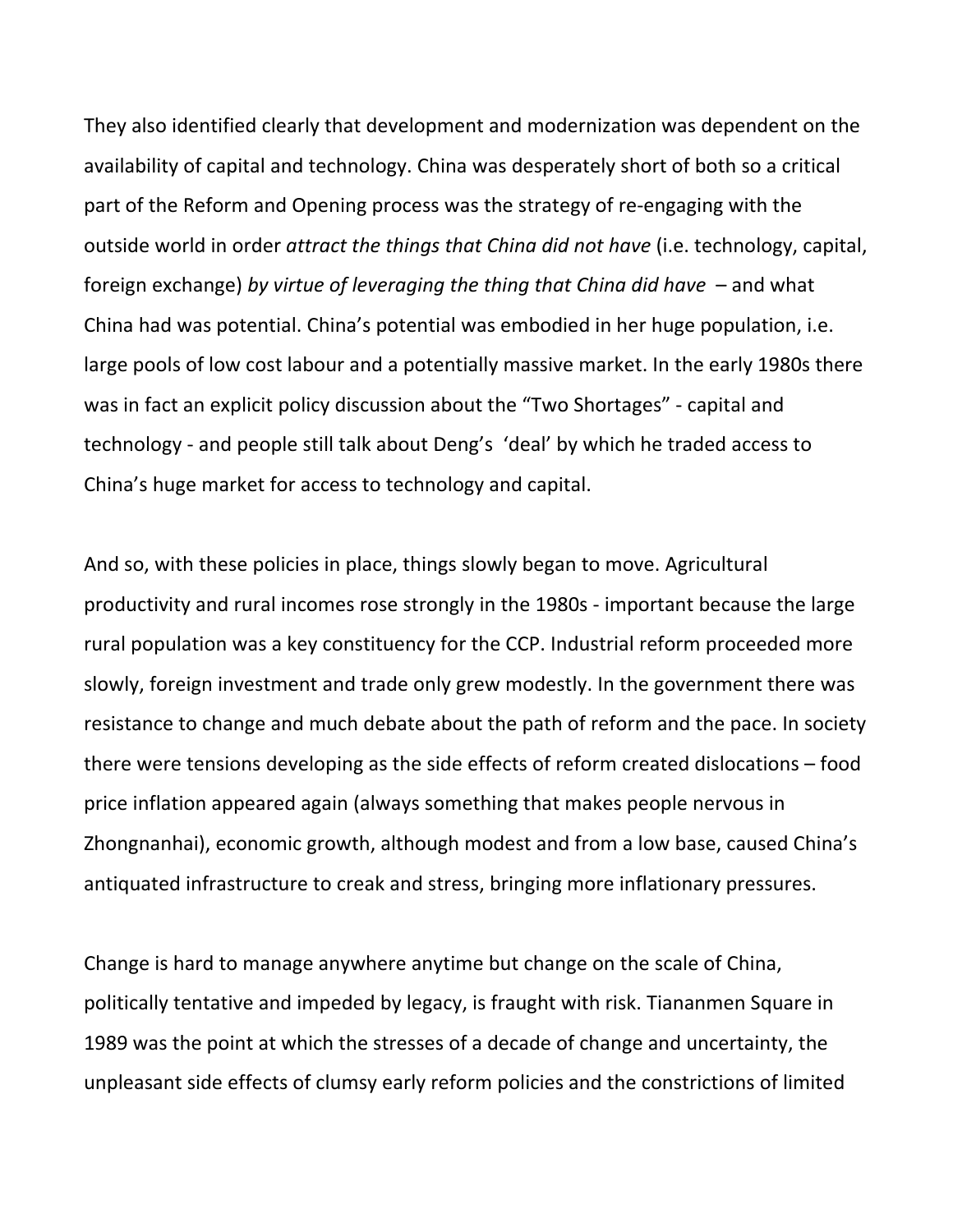capacity coalesced in a moment of popular expression. Personally, I don't see the Tiananmen demonstrations as being about democracy. It seems to me that it was about anxiety. It was about inflation. It was a reaction to change - change imposed, change not well understood, not well enough communicated and change poorly managed by a government not fully aligned around the need for or nature of the change………

In my view, and irrespective of the judgments one might reasonably make about how the government handled the Tiananmen protests, it is to Deng Xiaoping's everlasting credit that, after Tiananmen, instead of ditching the reform process and taking China back into central planning (which would have been an understandable reaction), he led the Party senior leadership into a review and recalibration of the Reform and Opening Policies and with his famous 'Nan Xun', his Southern Tour in the Spring of 1992, blew away the last hesitations about whether or not China would continue to embrace change.

This did not mean that the capacity limitations which caused problems in the late 1980s suddenly went away, quite the opposite. The shortcomings of a dirigiste investment‐led transition economy with limited infrastructural and intellectual capacity became very apparent again within a couple of years of Deng's Southern Tour in the inflationary spike of 1994 and the nervy politically‐kneejerk withdrawal of credit from the economy in response. But they did learn their lessons from that experience and they kept going. The population, particularly the urban dwellers neglected in the 80s, got more attention and were made better off in the 90s and thus became more supportive of reform. The other factor not often identified in this process is the way that change itself became more commonplace, more the norm. The Chinese people got used to change. And popular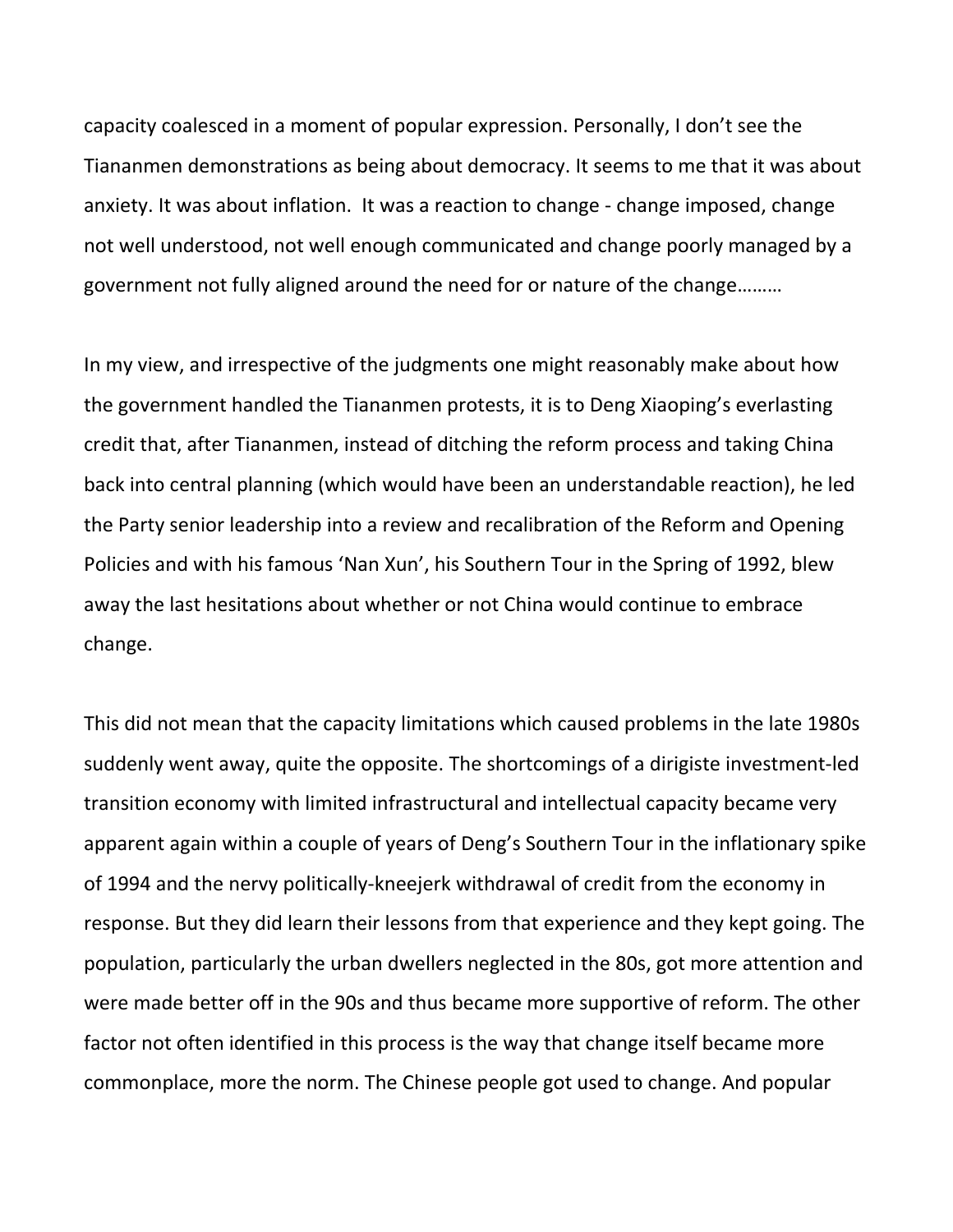reaction to change was dealt with more promptly and more benevolently, relatively speaking.

At some point, in the second half of the 90s, the dynamic of China's growth began to shift fundamentally. The leadership, especially Prime Minister Zhu Rongji, had been very bold in driving necessary reform through the entire structure of the state and the economy. Infrastructure development was better‐planned and moving faster, bureaucracy was being reduced (48 Ministries reduced to 29! Try doing that in Canberra), there was vigorous and highly disruptive reform of the SOEs (some 46 million employees effectively made redundant in the space of 3 years), the start of financial sector reforms began with the sequestering of the NPLs into the AMCs, a massive and abrupt housing reform program, ongoing refinements in FDI regulation, the emergence of private sector firms, the beginnings of the service sector, and active engagement in WTO accession negotiations, etc.

By the turn of the decade China was beginning at last to experience economic growth that was not as dependent on artificial policy supports or as reliant on government investment. The government no longer had to drive growth they just had to manage it. Companies were beginning to be profitable. Trade volumes were rising and foreign exchange was flowing in. The urban population, as the beneficiaries of rising incomes for the previous decade and of housing reform in 1997/98, had substantial savings, had some modest collateral by virtue of the housing reforms and now had access to future income streams by virtue of the availability of mortgages (none were available in China until 1998). Demand for new residential housing rocketed and the developers willingly responded.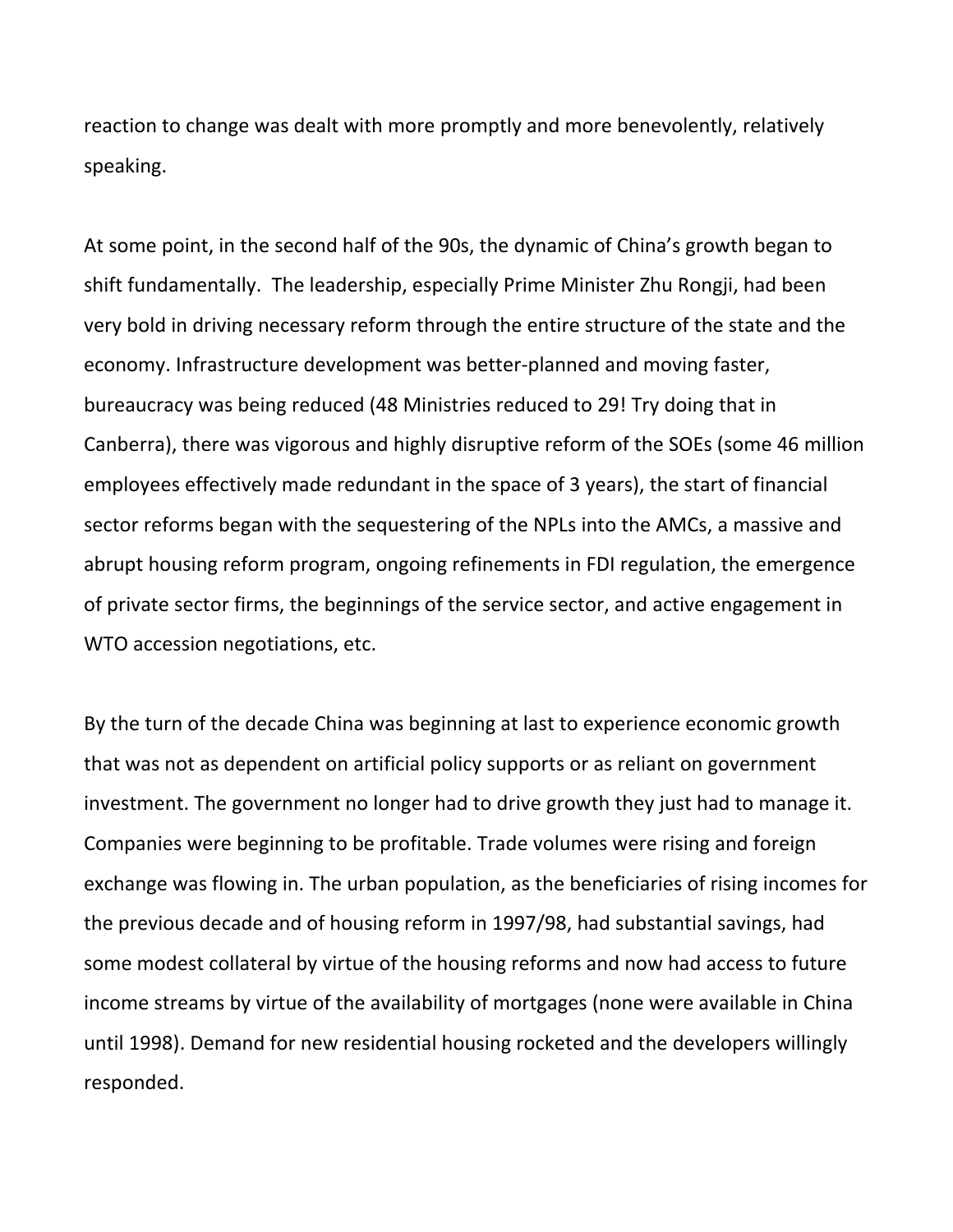In simple terms, the Chinese economy went from one which had to be pushed along at high growth rates in order to manage dislocations caused by the reform process, to one which had self-sustaining growth based on the liberation of latent demand, improved living standards, a large savings pool, rising affluence and the simple drive human aspirations. It took them 20 years of doing some very hard yards to get it rolling but this last decade has seen the beginning of the payoff. The Chinese government's issue in recent years has been one of managing the economy's propensity to overheat rather than supporting growth, and that, axiomatically, implies a major adjustment in the way the key policy agencies have had to think about economic management.

As we all now know, over the last 25 years (especially in the last 15 since the 'Nan Xun' and certainly in the last 7 or 8 years) what I call the *'potential‐leveraging' model* became the model by which China was able to attract very large volumes of foreign direct investment capital ‐ accompanied by equipment and technology and the management knowhow embedded therein. It took some time to build up momentum (partly because of China's volatility in the late 1980s and partly because the rest of the world was at first reluctant to respond positively to the model, for very good reason) but eventually the lure of China's potential, either as a low‐cost base from which to export or as a domestic growth market of potentially extraordinary scale, was just too hard for foreign investors to resist. Nice side‐effects for China included inflows of modern equipment and management techniques as well as the access to the export markets and brands that came with foreign investment. On top of this they kept on with the process of what were really politically very courageous reforms in the domestic economy and the whole thing eventually moved to self‐sustaining status………..driven, for the most part, by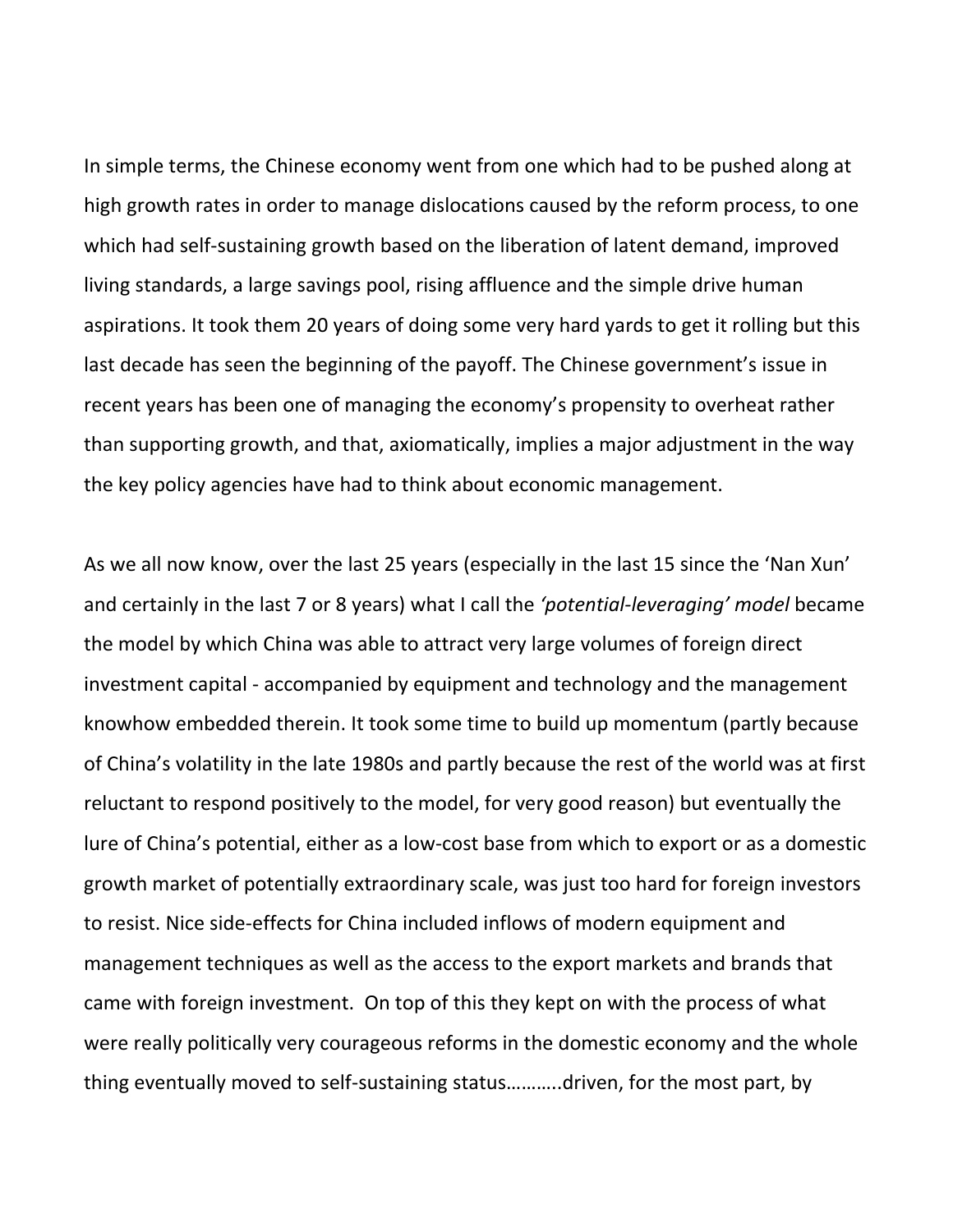domestic investment and consumption. FDI and exports, although notable, should not, in my view, be over‐stated as drivers of Chinese growth.

And if you doubt the sustainability and momentum of China's growth story, just think back for a moment on the challenges that China's economy, in transition and muddling through in many ways, has had to face – just getting the reform process itself started in the early 1980s, inflationary pressures in the late 1980s, the Tiananmen Square protests and the aftermath, another bout of very high inflation in 1993 and the slamming on the lending brakes in 1994, SOE reform in the mid‐late 90s (46 million people displaced), the Asian Financial Crisis in 1998 (when China alone did not depreciate her currency), the 2001 global dotcom recession, 4 months of virtual paralysis with SARS in 2003, overheating and inflationary stresses of 2004/05 (remember the blackouts and dire predictions)………in 2008 there were snowstorms of unprecedented historic proportions, riots in Tibet and the associated geopolitical tensions, a massive earthquake in Sichuan that killed 80,000, 4 major typhoons and massive flooding, 100 year droughts in the north (the Yellow River ran dry), tectonic electoral change in Taiwan, North Korean missile launches and A‐bomb tests, economic overheating and food price inflation, then the global financial and trade crisis from September onwards, etc. all in one year………oh, and by the way, they still did 9% GDP growth, they responded the GFC with an unmatched agility in terms of policy adjustments and stimulus………*and* they hosted the Beijing Olympics too. In 2009 China has more or less led the world economic recovery (to Australia's relief) by recovering and maintaining strong growth in spite of a major negative contribution from net exports……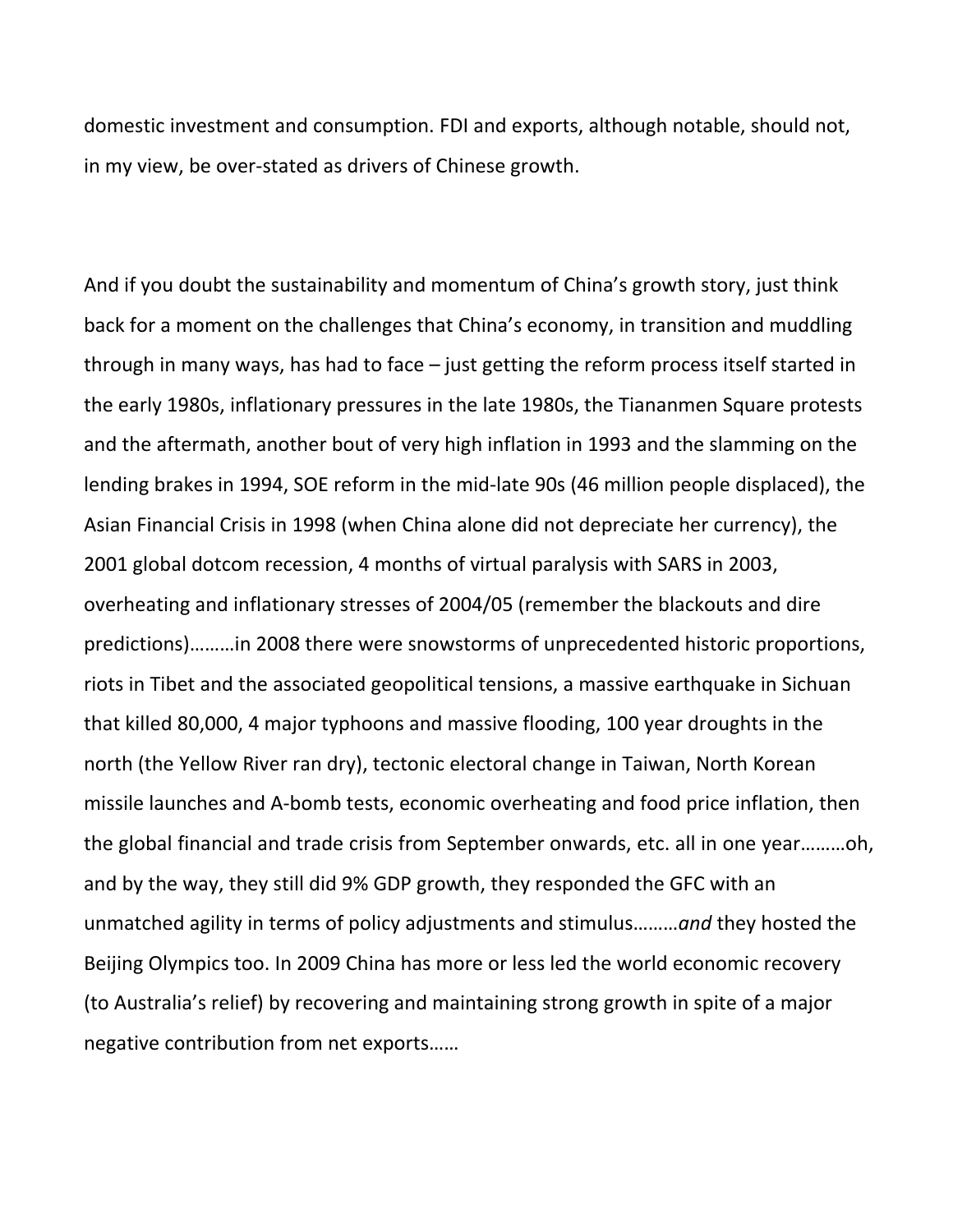…. these guys are good, these guys are muddling through quite well………so why is it that people still ask questions about China's sustainability as if this whole extraordinary national transformation is somehow some kind of macro‐economic Potemkin Village?

++++++

Let me now try to look at how the outcomes generated by the policies of the Reform & Opening era are informing policy‐making now and allow me to suggest that China has recasting the developmental model to fit the needs of a second era of national transformation.

China's "Two Shortages" of the 1980s, capital and technology, have been for all intents and purposes, addressed. China is now arguably the world's most capital‐adequate economy ‐ a huge domestic savings pool ensures that they are more than capital self‐ sufficient (in fact increasingly an exporter of capital), China has the world's largest sovereign store of foreign reserves, has access to a great deal of technology (much of it by virtue of that which has already been brought in, transferred in joint ventures or directly purchased) – and of course China now has plenty of money to buy almost any technology they need or to invest in the development of technologies they require. Chinese spending on R&D is soaring, the number of Chinese patent filings, domestically and overseas, is enormous and rising very rapidly and quality issues are being addressed. And they've put 3 blokes in space and brung them back, among other things…….

Of course the overall macro and national development situation is still a work in progress and there is still a large part of the Chinese population who are still poor by any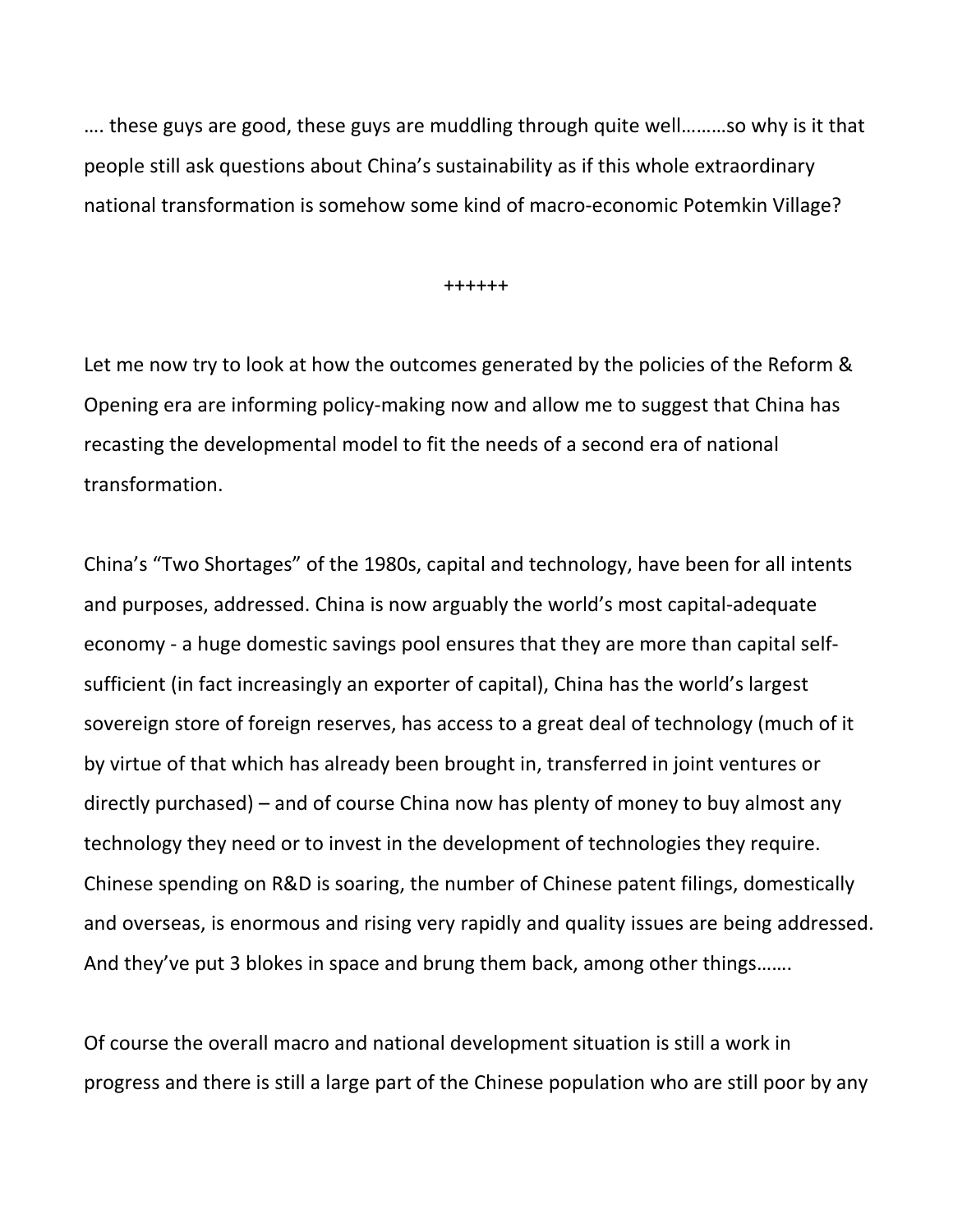standard and who are patiently waiting for their turn to enjoy the benefits of China's developmental success and there is a vigorous debate about how Chinese fiscal and forex surpluses should be used. But Chinese policy-makers face their domestic developmental challenges from a much‐changed standpoint than their predecessors did a quarter of a century ago or even 10 years ago. And the challenges they face now are themselves different.

The key Reform and Opening policies which were implemented in the 1980s and driven with tenacity for over 25 years have achieved a great deal – but these policies are now arguably obsolete. This creates the context for reviewing many of the existing developmental orthodoxies – just one example, when utilized foreign investment accounts for only 1% of China's total investment and China really has all the capital they need, and while FDI still running at US\$90 billion per year by virtue of the attractions of China's domestic market growth potential, why should China have policies which incentivize foreign investment? .......especially when a lot of that investment has gravitated towards the production of low value‐added exports or has enabled the transfer of energy‐intensive or polluting industrial capacity from overseas into China.

And this is just one aspect of the new challenges facing the current Chinese leadership – others include the imperative of addressing the broad social justice agenda, environmental concerns, energy consumption, industrial optimization, healthcare, financial sector reform, education, developmental imbalances between urban‐rural, East‐West, the rich‐poor divide, etc.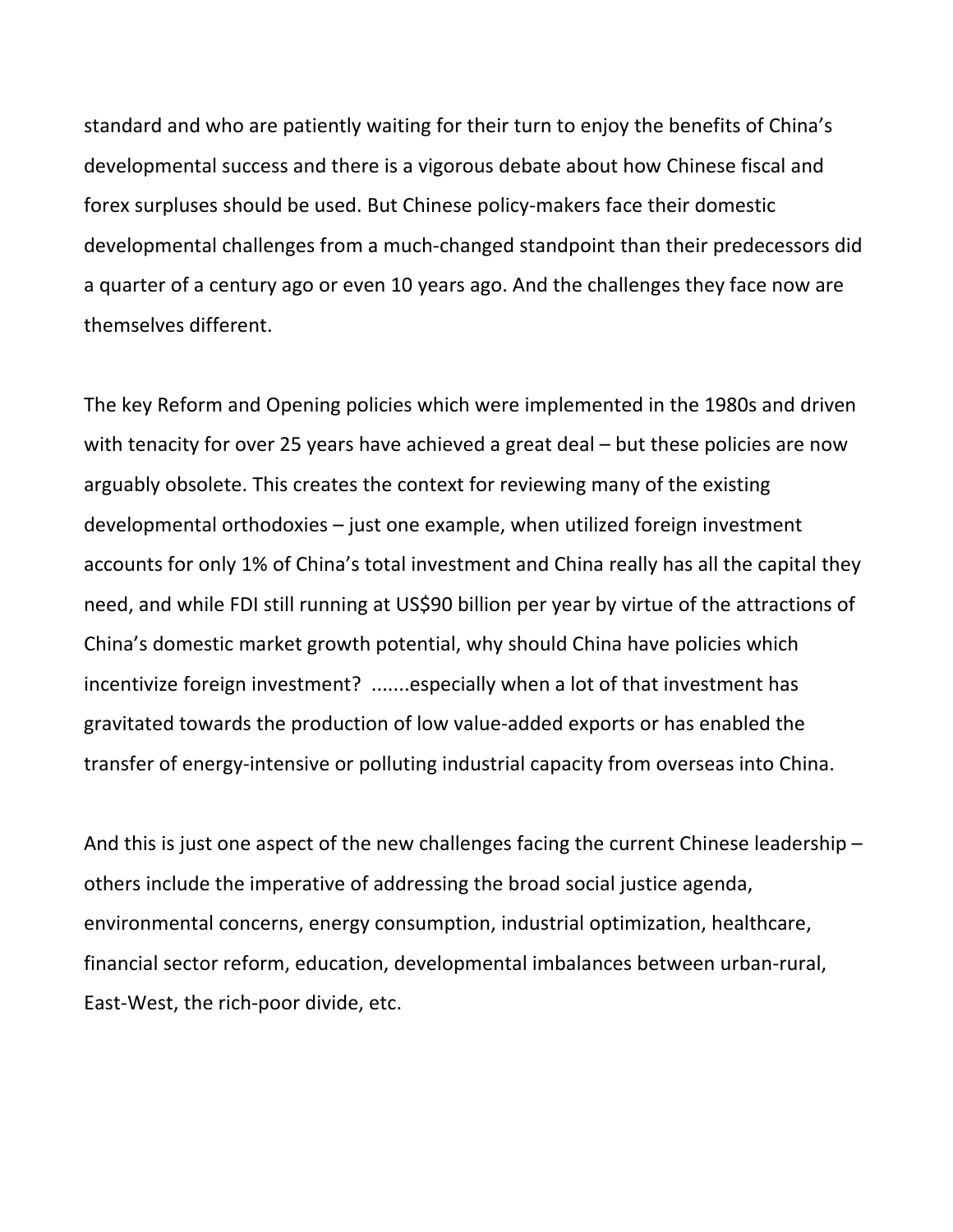So in respect to economic and developmental priorities now, Chinese government thinking has been forced to shift ‐ from the 1980s policy imperatives of thinking about the "2 Shortages", how to leverage China's potential and how to maintain growth in order to sustain the reform process, starting from several years ago, policy priorities now more reflect a "Quality over Quantity" agenda which emphasizes many social justice elements. Back in April 2006, President Hu Jintao said, "We are not pursuing higher speed growth but rather the efficiency and quality of growth, the transformation of the growth model, resource consumption efficiency, environmental protection and the improvement of living standards." That says it pretty clearly……….although I'm not entirely sure that everyone either in China or the West were paying as much attention as they should have……

One effect of this new policy intent on foreign investment and exports, is that the discussion in Beijing now derives much from the "2 Highs, 1 Low" construct – i.e. *high* energy consumption and *high*ly polluting processes combined with the fact that much such activity is *low* value-added – the prevalence of this kind of industrial facility is an unintended side‐effect of 2 decades of being, and perhaps needing to be, relatively indiscriminate with respect to inbound investment. Even high‐tech assembly production (eg. iPods, DVD players, etc.) are low value‐added in terms of net value retained in China's economy……and modern Chinese policy‐makers know this. Another factor, somewhat grating on Chinese pride, is the fact that, at least in Chinese eyes, almost every sector where foreign investors have been able to participate in China domestic markets, they have dominated.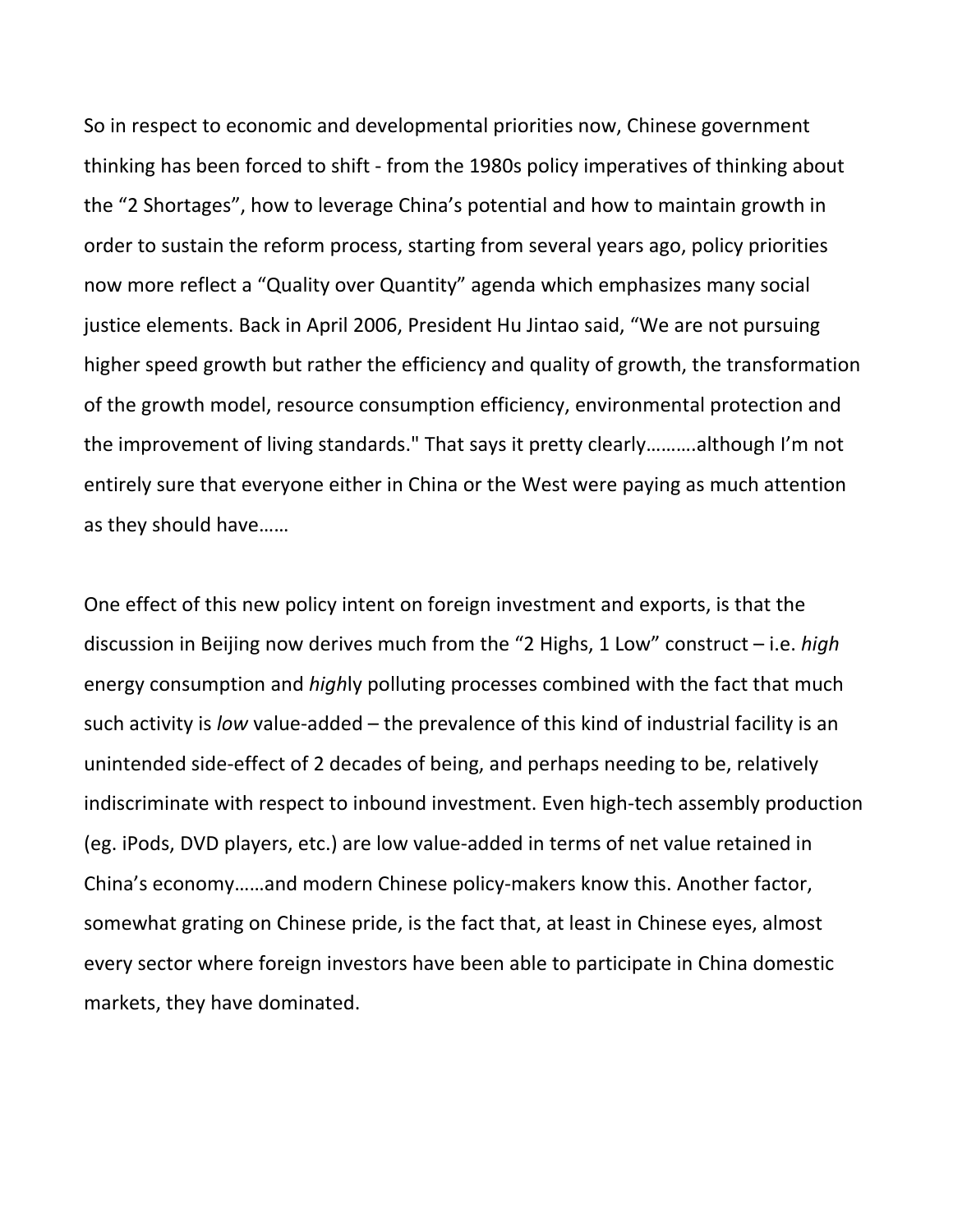Naturally, most foreign investors don't see things quite this way, but I can assure you that this kind of viewpoint does now characterizes Chinese policy thinking. And, from a Chinese developmental perspective, dispassionately assessed, these conclusions are essentially valid. When the matters at hand are those involving national interest and national development, fairness is not a consideration. FDI and exports have always been seen merely as means to achieving China's own developmental ends. China has always openly talked about *li yong wai zi,* "utilizing" FDI. If you want confirmation of what I'm talking about, have a good look at the evolution of the Ministry of Commerce Foreign Investment Catalogue in recent years and note how it has evolved in the last few cycles. You can see that there has been a clear migration in the Catalogue among which industries are categorized as "encouraged", "permitted" or "prohibited". And recent developments, such as the new Anti‐Monopoly legislation and the way in which it is being enforced, also give you some further confirmation that we are in a new era of a more discriminating trend with respect to FDI.

Another feature of China's rapid development over the past 15 years or so, in business/commercial/industrial terms, has been that, as a result of massive investment, high rates of growth, rising absolute consumption brought on by rising affluence and strong export growth to a booming world market, China has moved industrially from widespread structural inadequacy in just about everything (capital, technology, basic materials, manufactures, food, etc.) in the 1980s to the relative surplus of capacity that we now see across almost every major industry in China. This has been (and still is) a transition economy, the market mechanism for allocating capital efficiently is immature, and in a high growth context companies are able to build lots of capacity…..and, until recently, they've been more or less able to sell what they made……either domestically,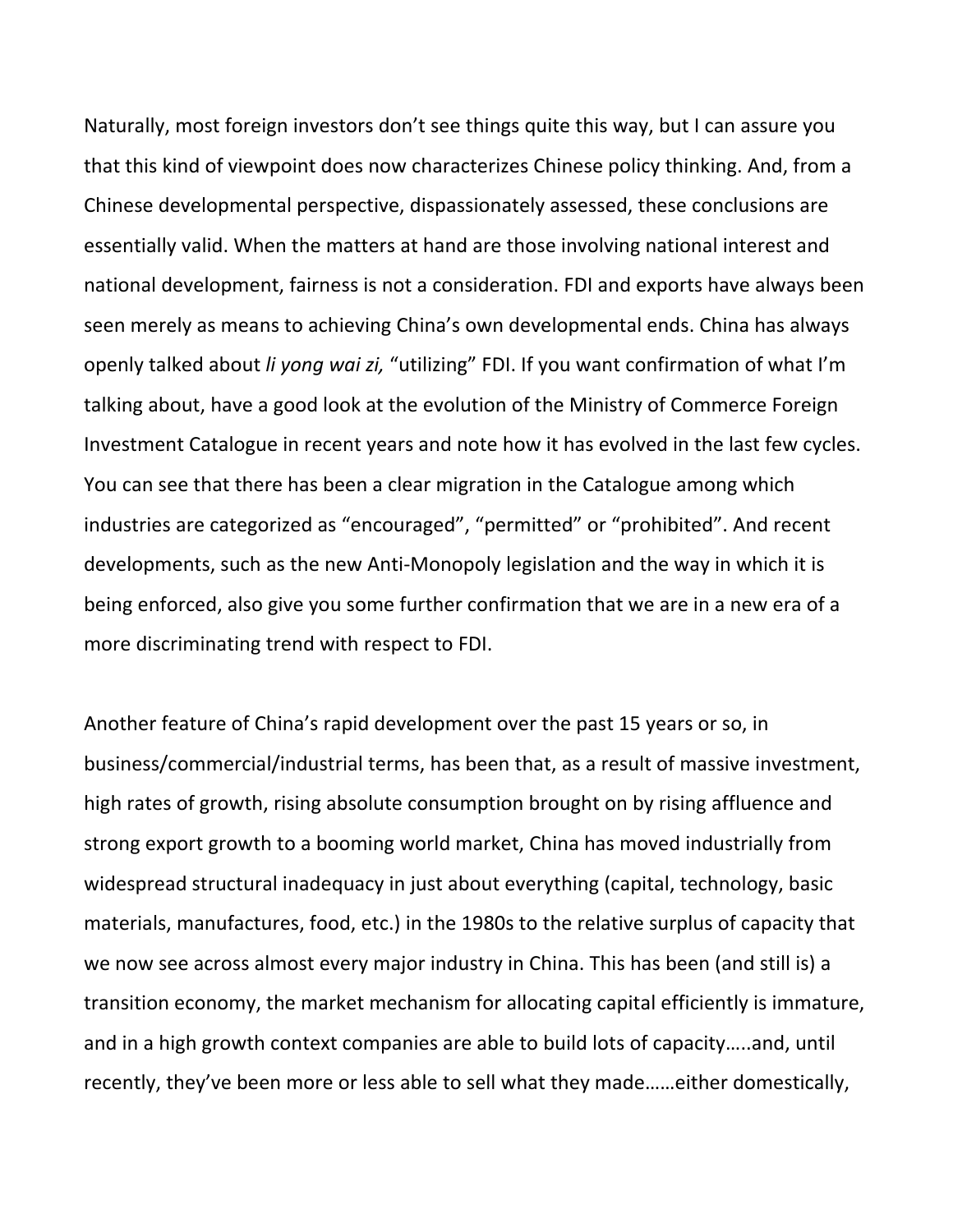or when capacity caught up to domestic demand, they could sell into export markets. In a post‐GFC world exports have dried up and so it is very apparent that there is too much capacity in many areas. Not only that, industry structure is skewed by the number of participants in most industries, many of whom are sub‐optimal in terms of scale, technology, energy‐efficiency, product mix, market position, environmental performance, safety, productivity, etc. With relatively slower rates of growth set become the new norm and the prospect of a material export recovery still some way off, something has to change. Not that the government is totally averse to having some surplus capacity – keeping prices low for the general populace and having margin pressure converging with policy intention to consolidate and optimize industries are both quite acceptable side effects from the point of view of Beijing officialdom.

So, against this background and looking forward from now, what can we expect of policy and developmental priorities in China?

There will be a re‐emphasis on China's domestic priorities – some 200 million Chinese people have been made 'comparatively affluent' by virtue of China's reforms…….this means that there are 1.1 billion people still waiting for their chance at affluence – as Hu Jintao's statement shows, there is already an increased emphasis on social justice and a shift towards quality versus quantity in economic development. This implies permanently slower growth rates (the small contribution of net exports becomes even smaller but growth occurs off a larger base – it is now a US\$5 trillion economy), industrial restructuring (consolidation, optimization, higher value‐added), more attention and implementation on environmental performance and energy efficiency, perhaps paradoxically in many people's minds there will be continued market reforms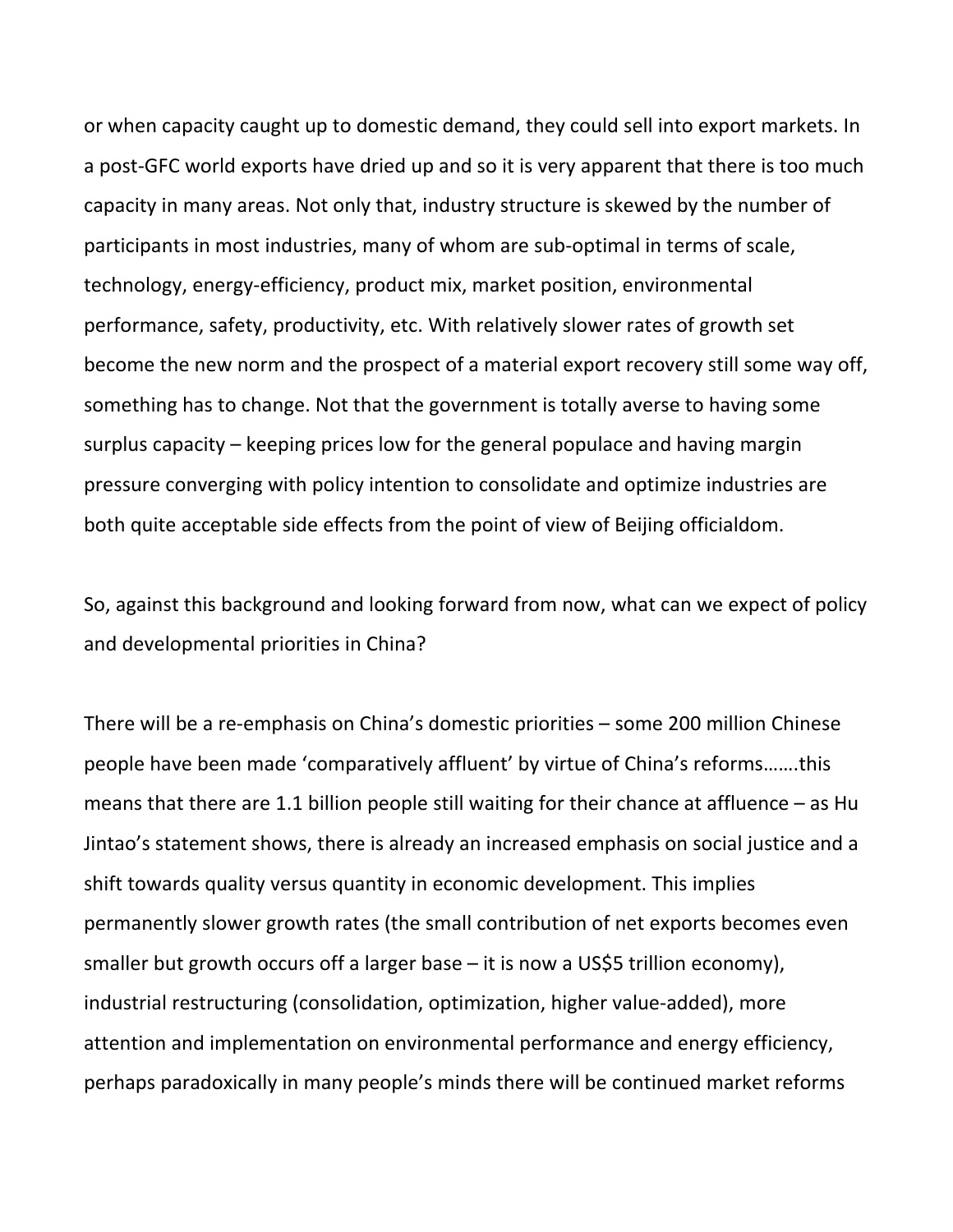(i.e. use of the price mechanism, competitive supply/demand pressures and restraints at the outbound Customs Barrier, etc. in order to achieve policy objectives), use of China's capital and forex stockpiles to support infrastructural expansion and industrial optimization, to support R&D, to support the acquisition of technologies, to support or facilitate the secure supply of energy and raw materials. And obviously, in line with the social justice agenda (and in the interests of social & political stability), we should expect an acceleration of policy‐driven initiatives in the development of social welfare, pension schemes, healthcare, rural development, etc.

We should not expect any real central-level policy support for further industrial capacity expansion. We should not expect China to encourage investment in energy‐intensive or polluting industries or in low value‐added export industries. As in many countries around the world, China's policy‐makers will wrestle with a clear tension between openness and protectionism….…but domestic priorities will triumph.

The imperatives that drive China's developmental model have shifted as a function of successful policy outcomes. Policy is changing (has been changing) to adjust to the new circumstances. Much of China's policy‐making is deliberate and very intentional, some of it has to be more ad hoc and in response to short‐term imperatives. The current leadership of President Hu Jintao and Premier Wen Jiabao came to power nearly 8 years ago with a slightly different view of the world to their predecessors and it is apparent that they are both generationally disposed to a (slightly) more humanist and social justice development agenda. (In my view, that's what Harmonious Society really means) They are responding to different challenges than those faced by their predecessors. The legacy they inherited gave them a self‐sustaining economic growth model and the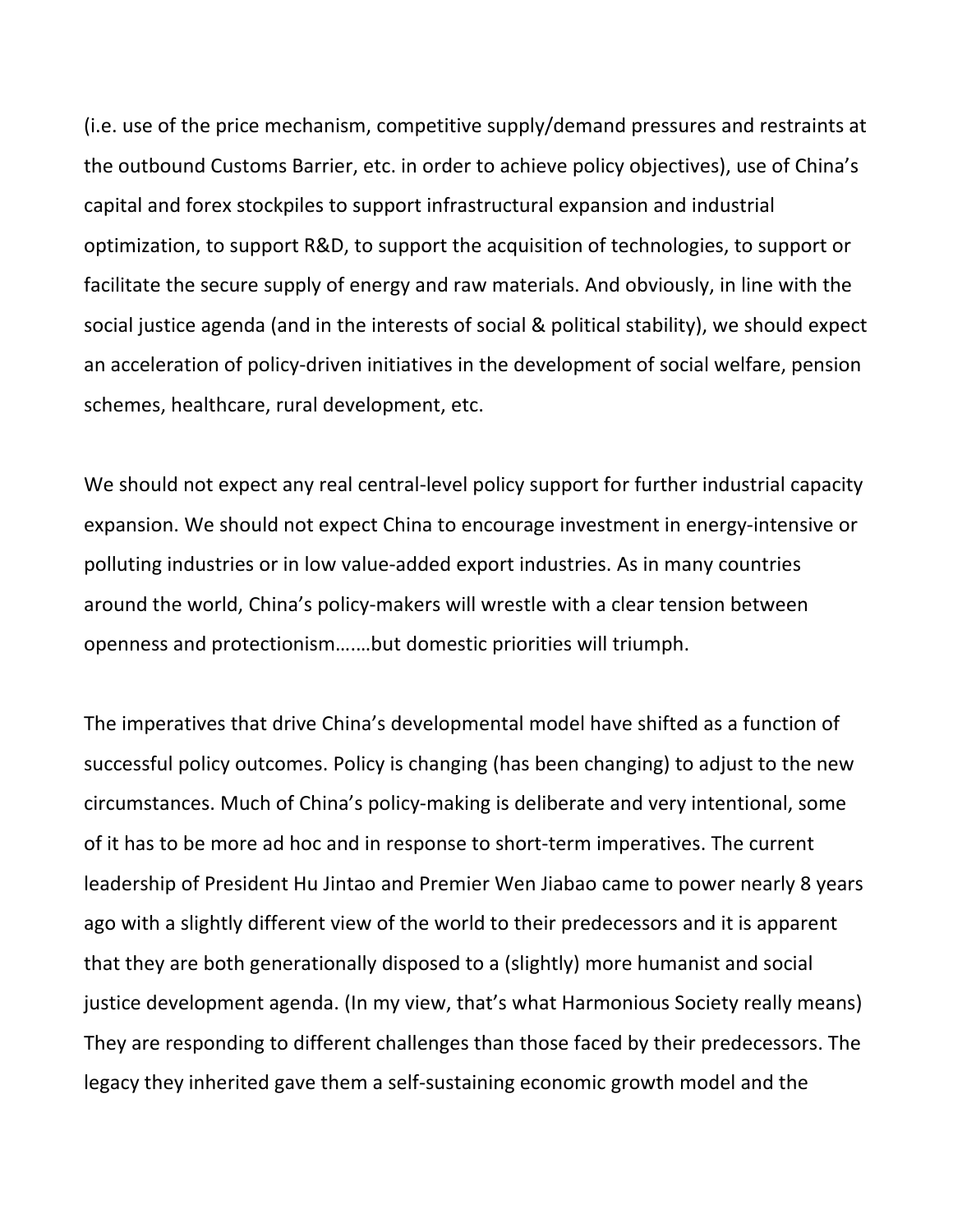financial resources to take policy in new directions, but they also inherited unforeseen and unintended negatives embedded in the growth model and, until quite recently, have found it difficult to gain much traction in pushing changes to the model – nobody listens to the government in an economic boom. So, paradoxically, the global financial crisis, the recession that the world has lived through, the export slowdown and the impact of these on China's economy over the last 12‐15 months, while requiring a good bit of ad hoc policy‐making, may also well precipitate the acceleration of policy implementation in the direction of the quality over quantity developmental model.

\*\*\*\*\*\*\*\*\*\*

So what are the implications for Australia and for our relationship with China?

While it hasn't always been smooth and while we have recently been forced to think harder about the implications of being a supplier to China, Australia has done well out of China's economic ascent. A thoughtful man said to me recently that many in Australia have to date 'only seen China as a source of rapid enrichment rather than as a real longterm partner'. There is something in that statement, but it does take two to tango. Australia's China relationship of the last decade has been very beneficial and relatively undemanding for the broader commercial, political and general population. Australia has cruised along on the crest of a trade – we have moved on from the slight naivety surrounding the concept of a 'special relationship' back in the 80s and early 90s and we have developed a narrative around the idea of 'complementary economies'. We have applauded the Chinese government's role in delivering rising affluence to millions. Politically, Australia has played a broker's role in engaging China – the 6 Party Talks on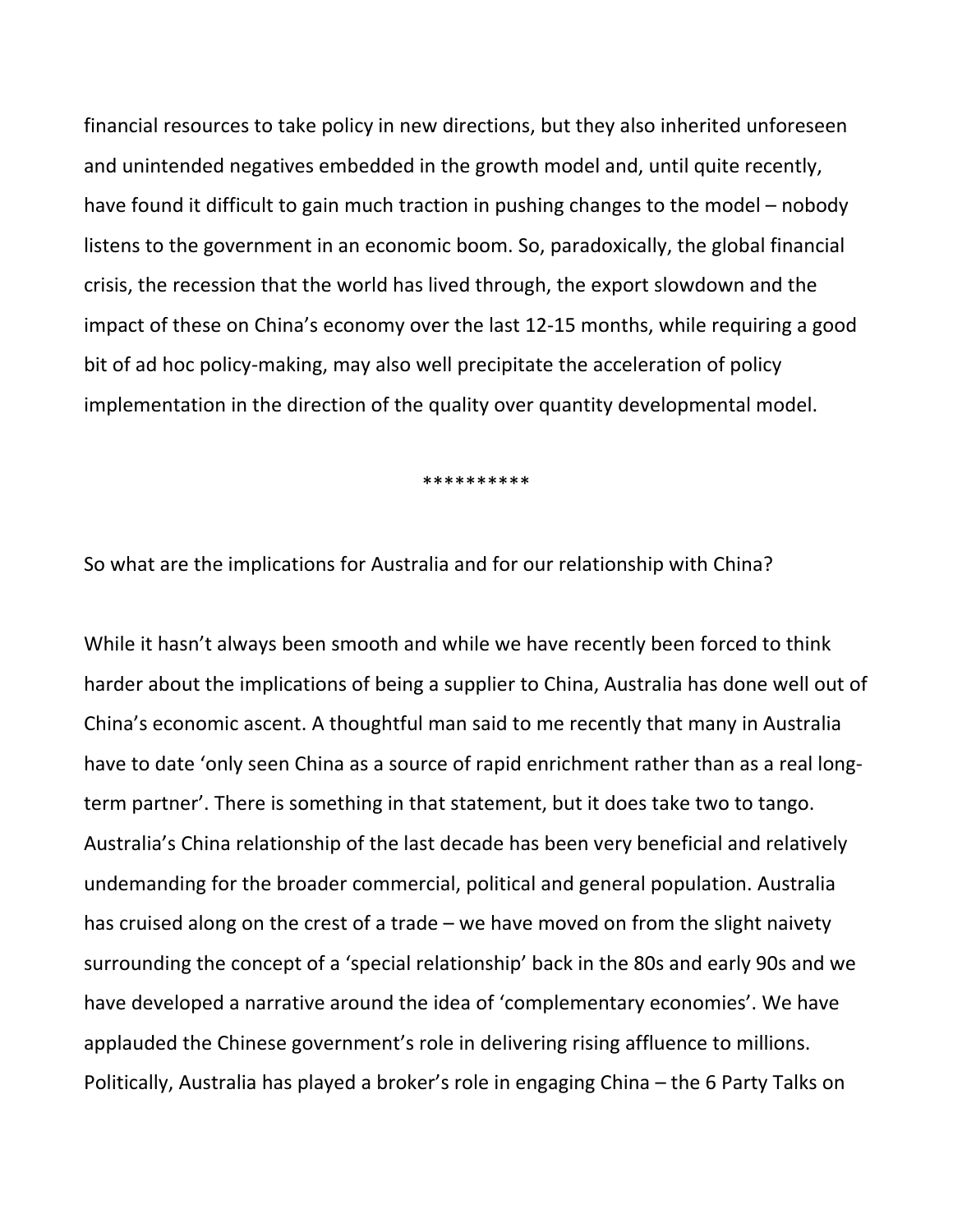the Korean Peninsula had an Australia hand in their nurture, Australia got the Chinese to participate in a UN peacekeeping role for the first time (in East Timor), Australia worked hard to bring China into APEC and Australia has been something of a go-between or supporter of Chinese aspirations in a range of other areas. This was, for the most part, a blend of commendable *realpolitik* and genuine interest in integrating the emerging regional power. China's less attractive traits were still critiqued from Australia, but in a manner slightly more measured and restrained than that of our counterparts in the US and Europe. In recent years China was popularly rated among Australians as less of a risk to global peace and prosperity than the US! But in recent years, things have changed…. ………both in terms of popular perceptions and in political and commercial reality.

Australia's relationship with China has many component parts, but much as you would all of course expect me to suggest that resources are quite important, I struggle to develop a view that can credibly argue that our relationship with China is truly underpinned by any more critical element…………so let's talk a little about resources.

China's growth has come upon us suddenly, and nowhere is a better example of unpreparedness and reluctance to take China seriously than the resources sector. As an industry we really did struggle to believe that China was finally arriving as a source of sustained demand (the sustainability question yet again!) ‐ we were happy to see demand improve and prices rise but we had a hard time believing that the demand would be there again next year. The Chinese, with their unreliable statistics, suspicion of foreign suppliers and negotiations‐motivated opaque forecasting, didn't help matters much. They had their old reflexes, we had ours. We were all fighting the last war. Believe me there is plenty of blame to go around.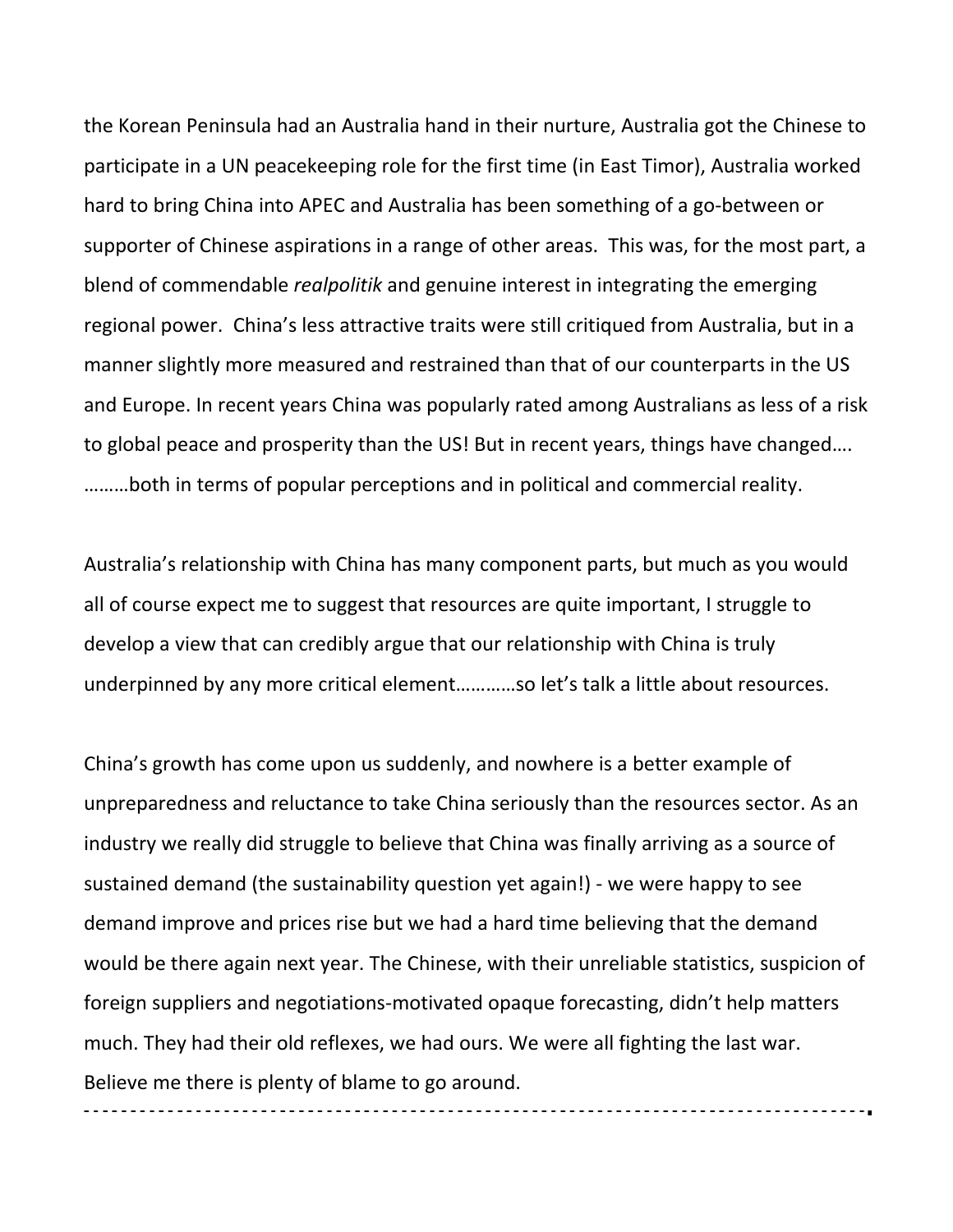The resources sector was a very unsexy sector until China happened, now of course resources is the topic du jour. For over 20 years the sector experienced serial real price decline and very low growth. Raw materials buyers, under pressures of their own in a low‐growth western world dynamic, continued to force prices down. There was structural surplus capacity in almost every commodity. The natural outcome in such circumstances is self‐evident – companies consolidate to achieve greater economies and the industry consistently disinvests…in exploration, in talent, in new capacity, etc. And all of the affiliated industries disinvest too – engineering companies, equipment suppliers, tire manufacturers, even universities………. When the upturn came no‐one really believed it had legs so there was a lag of several years between the advent of real new demand and the supply‐side investment in the capacity to needed to respond. And there was a further lag between that investment going in and the actual availability of material volumes of new supply – this is the phase we are in now. Of course, in a global market, when supplies are short prices rise.

There's lots of discussion, particularly on the part of Chinese buyers of iron ore, about the extent to which supply is controlled or concentrated in the hands of a few companies. I cannot tell you how wide of the mark that kind thinking is in terms of being truly the wrong thing to focus on. But China is new and relatively inexperienced as a participant in global commodities markets, and even newer and less experienced as a participant in global resources sector M&A. It is going to take a little time for Chinese players to work their way up the learning curve – they are very smart, they will do it, but they will make some mistakes and there will be some 'unfortunate misunderstandings'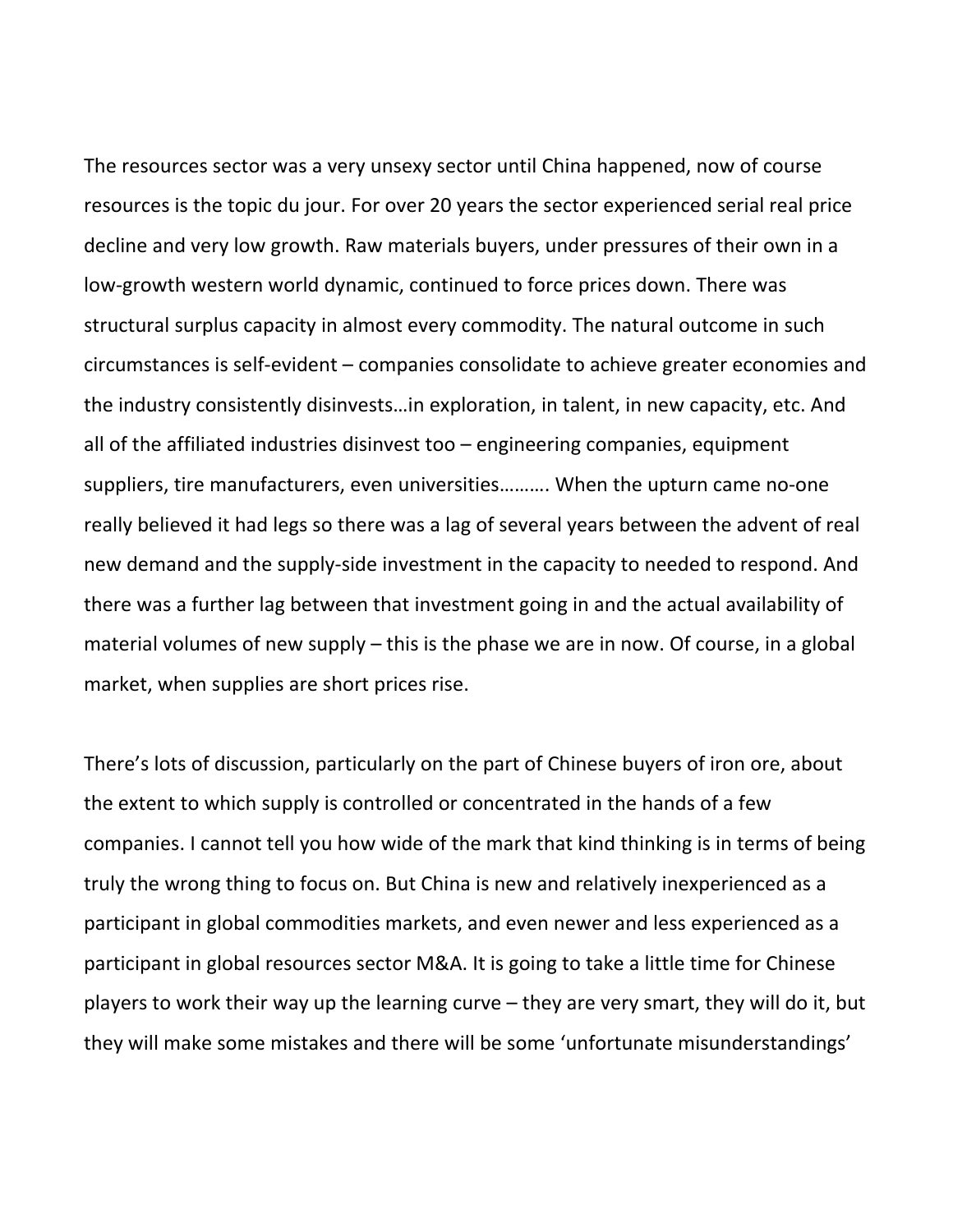along the way. This is a critical matter from an Australian perspective and is going to take a lot more time than I have tonight to discuss properly.

\*\*\*\*\*\*\*\*\*\*

Wen Hsiang, a Manchu statesman and Prime Minister of China in the  $19<sup>th</sup>$ Century, once said to some foreign visitors, "You are all too anxious to awake us and to start us on a new road, and you will do it; but you will all regret it, for, once awaked and started we shall go fast and far – farther than you think – much farther than you want!"

So, as you've heard me say a few times already, I think the first and most important issue to deal with is how far China is going to go, i.e. the sustainability of China's developmental model. I've tried to use that extensive earlier narrative of the past 30 years to demonstrate that there are very substantial foundations under China's economic development, that China is not an artificial construct of the last 5‐7 years or some smokescreen of fabricated statistics as is often implied. We can nitpick all we like but China is here stay. Our problem is increasingly not so much one of continuing to (over‐)analyse China's sustainability as one of simply accepting China's permanence and putting our efforts into making the necessary adjustments in the way we respond.

In Australia, China's sustainability really matters. While we have done a lot of good things in terms of running our own economy prudently, being able to export resources to China is a substantial component of our status as one of the few economically robust OECD economies. Therefore, if China were to slow dramatically we have a problem. By contrast, China's economic impact on many of our developed‐world peer nations is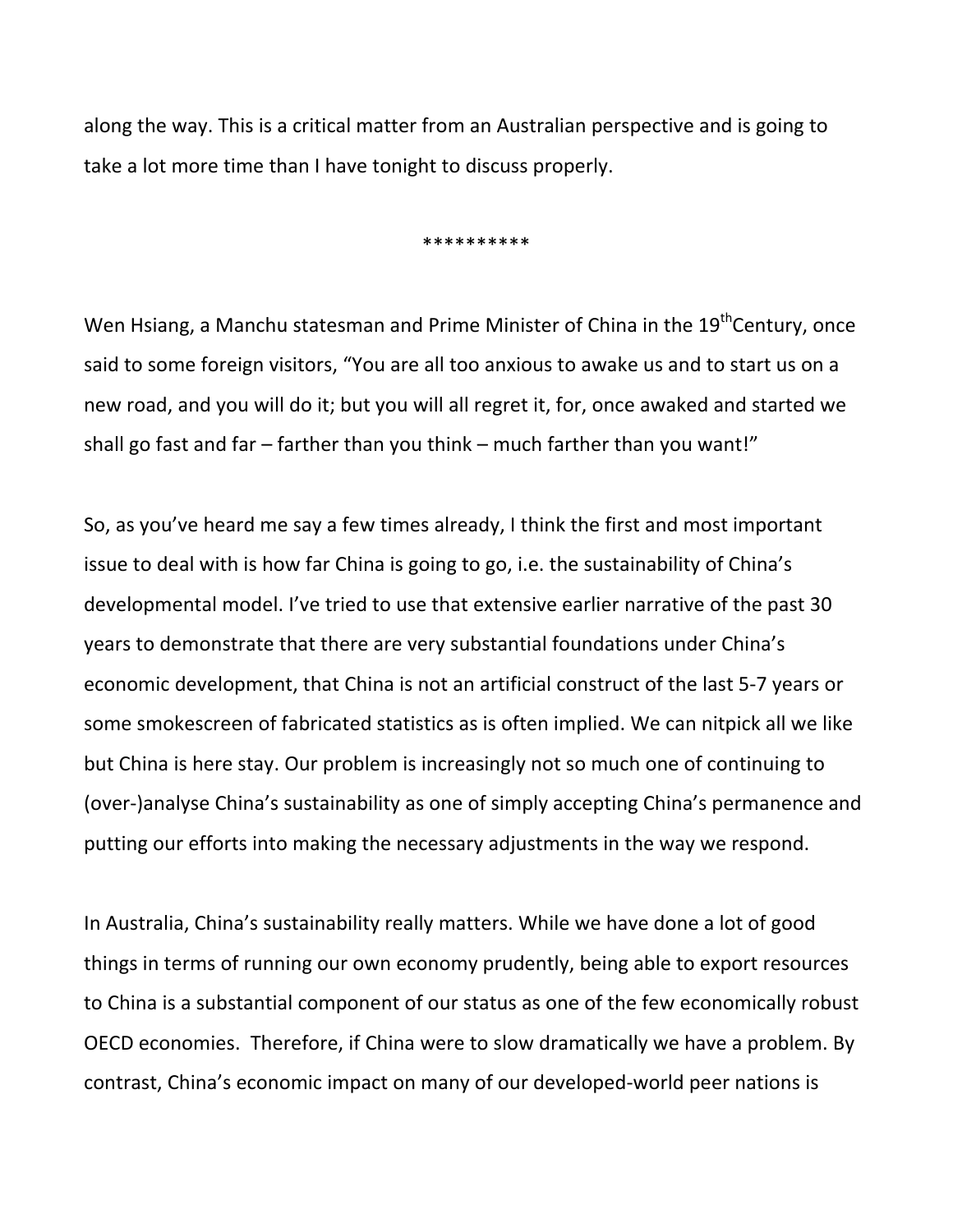much less complementary and more that of a competitor. And I think this leads to a degree of ambiguity or even schizophrenia in the discussion and commentary about China in Australia. We have a propensity to observe and analyse China from the perspective of the liberal democratic market economy western world post‐WW2 Bretton Woods institutions Atlantic Alliance‐dominated US‐led hegemony. We have been a part of that hegemony, not a leader but a follower, and a beneficiary. China is unequivocally a significant threat to that hegemony, the nature of which is exacerbated by the fact of being an ancient civilization with its own values and worldview, distinct and different from those which have been globally dominant through the  $19^{th}$  and  $20^{th}$ centuries. The nature of China's interaction with that hegemony has been characterized by the Western world's almost unrelenting criticism of China, China's imperviousness to that criticism and the success of China's developmental model by virtue of ignoring that criticism and most of the unrequited advice that came with it. The point is that Chinese are not really beholden to the existing world order, they clearly wish to see some changes in that order and they now have the influence to prompt those changes. We, in Australia, by virtue of munificent economic geology, are in the awkward position of being a beneficiary of China's emergence while the power and influence of our traditional allies is potentially being eroded by China's emergence.

So, in line with our compromised status, much of the discussion about China in Australia echoes the discussion in political and media circles in the US and Europe. I wrote a piece last year in which I attempted to assess the ways in which the Western world currently thinks about China. I identified the primary hub of most current discussion as being the issue of China's sustainability. From my own experience I know that this, in many and varied forms, is almost the only topic of conversation in business circles, among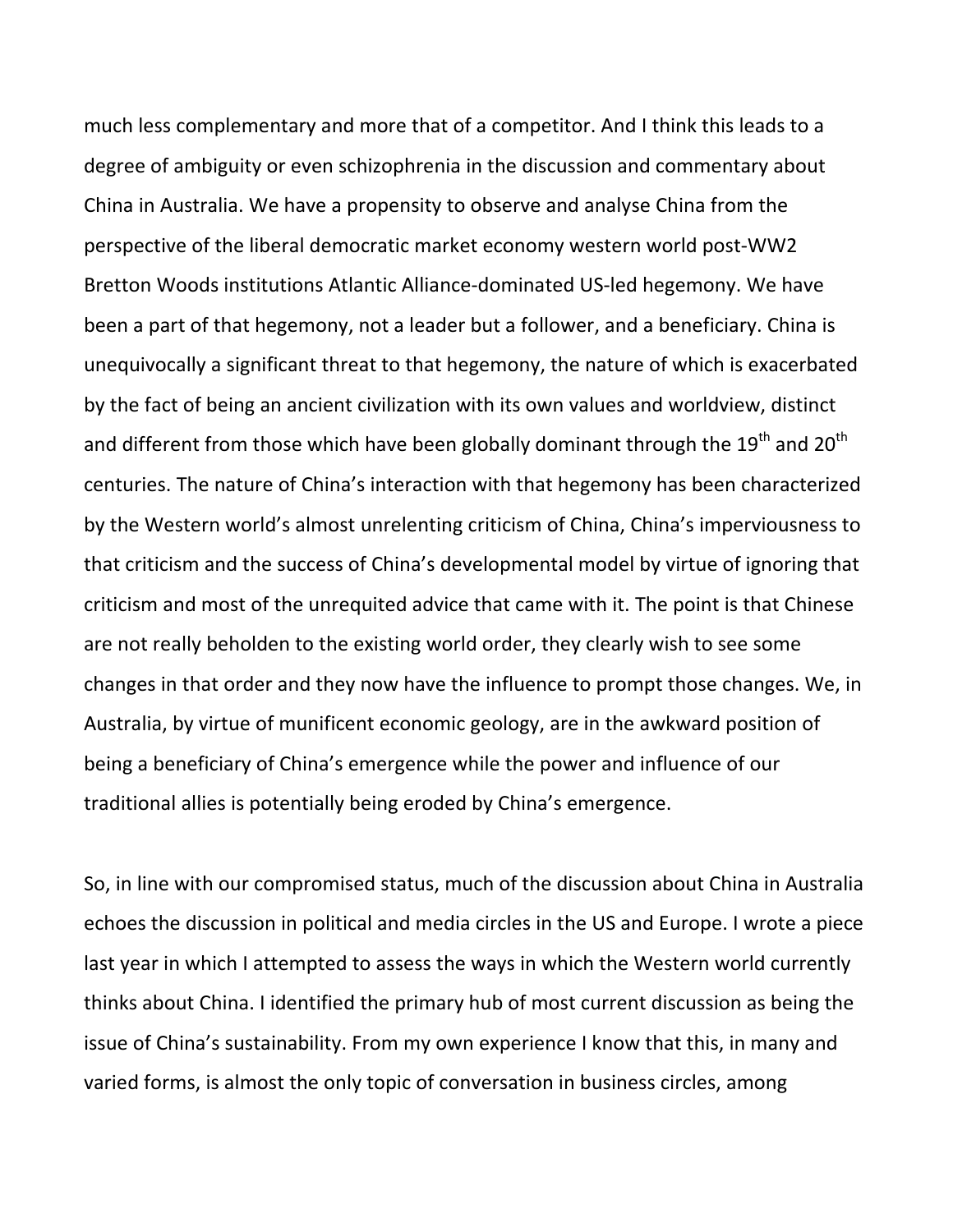investors, in the popular media, in academia and among politicians. China's unquestionably robust and sustained economic growth and increasing presence in our world doesn't ever seem to dampen the suspicion that some kind of crash or collapse might be imminent. And this gives rise to a Janus‐like anxiety – on one face, if China is sustainable and keeps going, the world order as we know it is very likely to experience fundamental change. On the other face, if China is not sustainable, we go back to the way things were. That would be a huge relief to many in the US and Europe but would no doubt be greeted in Australia with some ambivalence – we could live with that outcome in geopolitical/civilizational terms but the collapse of China would be disastrous for us in economic terms. Message to everyone in Australia – our little economic wagon is inextricably hitched to China's success which means that our interests and those of our traditional allies and trading partners are diverging. That is a delicate spot to be in and we are going to need some real geopolitical and commercial agility in the years to come.

\*\*\*\*\*\*\*\*

Let me now make a couple of closing observations…….

I'm certainly not here to defend the obvious shortcomings of the Chinese government in terms of human rights, IPR, predatory mercantilist economic policy and commercial behaviour, etc. etc……there is a long list of things to critique about China which I haven't covered tonight because it gets so well‐covered elsewhere, everyday! Neither do I wish to overemphasize the idea of some kind of ominous looming hegemony of China……..my aim has been to talk about the simple reality of China as a massive, new, undeniable and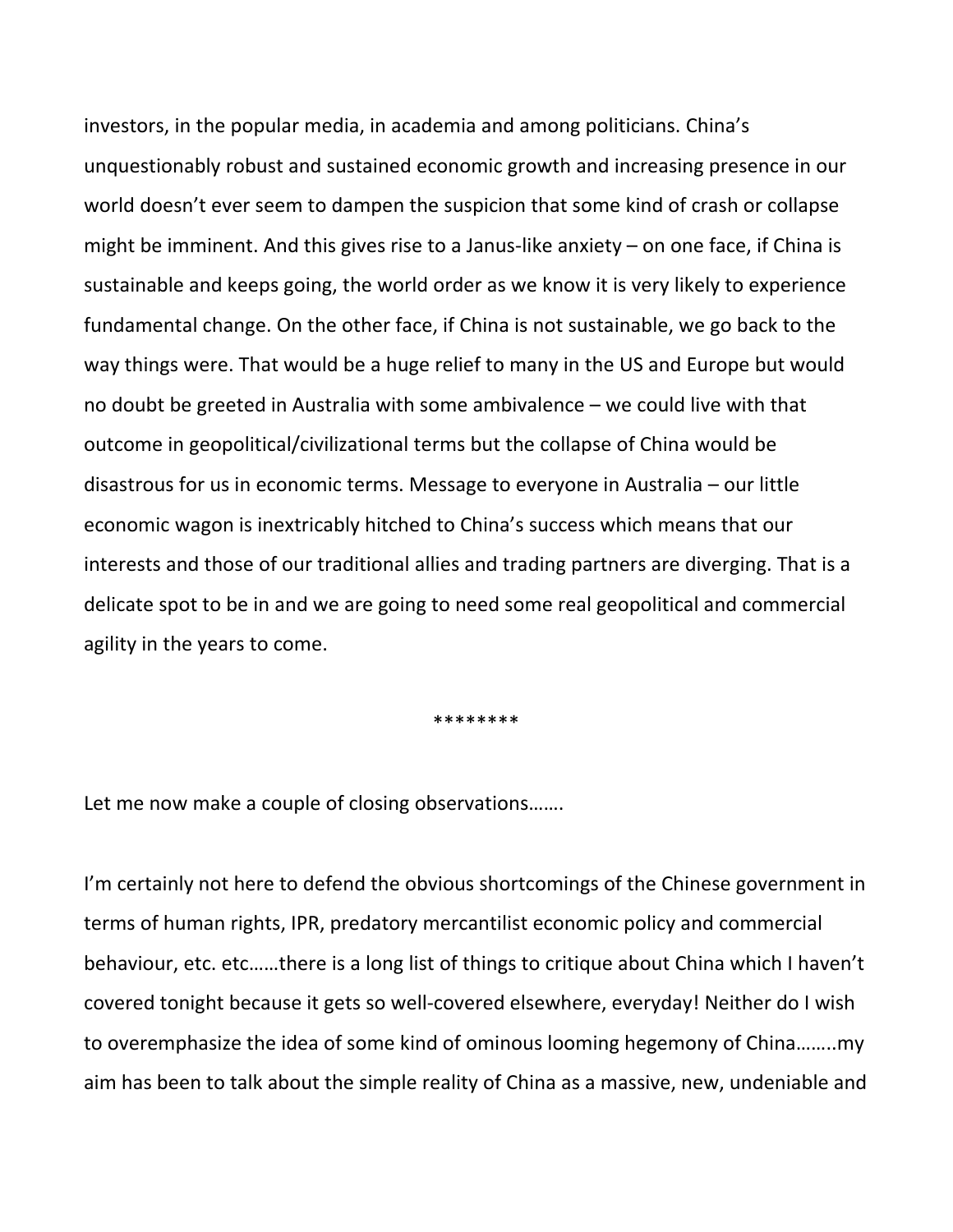sustainable feature of the global landscape, the likelihood of that, as a result of China becoming more influential and assertive, that landscape being distinctly different to what we have all been used to. There is a greater need for us in Australia to think clearly and deeply about China than is the case for many other countries……..and we need to be neither daunted nor in denial, we can't be blindly opportunistic nor vulnerable to being gamed to disadvantage……..it is undoubtedly a complicated and delicate position to be in and there are no trite soundbite‐style easy answers. I would suggest that many currently popular constructs for observing China, the current pre‐eminent Western world narratives, are generally wishful and simplistic, and are also not applicable to Australia's peculiar place in the new order of things.

Our first challenge is to become more comfortable with the complexity of the situation. Our second challenge is to come to terms with a new normal that includes China as a dominant presence. Our third challenge is to acknowledge and analyse the distinctiveness of Australia's status in the evolving world order. Our final challenge is to develop the responses that best serve our national interest over time, rather than responses that are either subservient to the wishful narratives of our civilizational brethren or that are too tempted by the siren song of mercantilist opportunism.

The Changing China that I have been privileged to observe over the last 30 years is characterized by several features – scale, complexity, diversity, dynamism, opacity. The virtues of the Chinese people – willingness to work hard, a reverence for literacy, a propensity to save – have been well‐harnessed to the cause of national development in the past 30 years by the insights of Deng Xiaoping and nurtured through an unusually extended period of stability by a government that has muddled through with